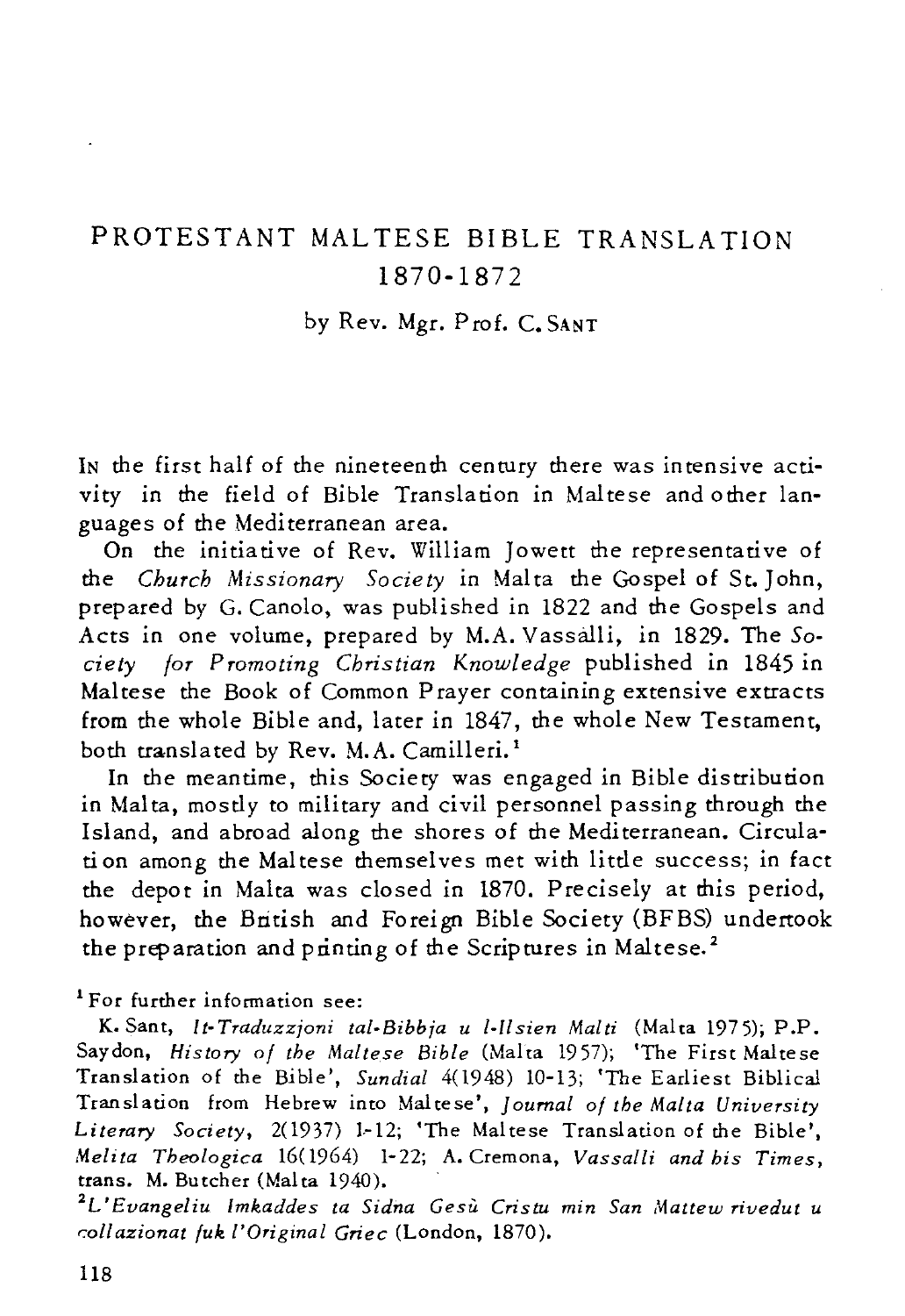ORIGIN AND PURPOSE OF THIS TRANSLATION

When Rev. W. Jowett, the representative of the Church Missionary Society (CMS) in Malta (1816-1830),<sup>3</sup> was supervising the printing of Vassalli's Gospels and Acts in 1828, he wrote to the BFBS, whose agent he was, that he 'should have felt exceedingly happy to have been able to recommend the printing of the Maltese Gospels by the BFBS; but there are reasons, arising out of the comparatively uncultivated state of the Maltese language, which totally preclude for the present such a course. I have no doubt, however, but, that in due season this interesting translation will become theirs - an event, in which none will more sincerely and heartily rejoice than myself'.<sup>4</sup>

His dream came true fifteen years after his death with the publication by the BFBS in 1870 of the Gospels of St. Matthew, St. John and the Acts of the Aposdes based on the New Testament of 1847.

The initiative came from, of all places, the Police Office Hall of the Malta Dockyard. In December, 1869, Mr. George Pratt, a Police Officer, wrote to Mr. H. Innes, who had been Secretary of the Dockyard for 23 years and then retired in Devonport,<sup>5</sup> that a Religious Tract: *The Brazen Serpent* translated by Paul Bonavia had just been published and successfully circulated in Malta.<sup>6</sup> It was intended to publish more such tracts 'to prepare the native mind to receive a far more important work, namely, the New Testament, which, we trust, God will stir up friends, to have revised and reprinted, for as it is now, 'it is next to useless •.. Such revision is made necessary by the errors it contains as well as by its orthography'.

L' *Evangeliu Imkaddes ta' Sidna Gesu Cristu min San Giuan rivedut u collazionat /uq l'Original Griec* (London, 1872).

L'Atti tal Apostli rivedut u collazionat fug l'Original Griec (London, 1871).

The three of them were all printed at the Cambridge University Press. <sup>3</sup>K. Sant, *It-Traduzzjoni tal-Bibbja u l-Ilsien Malti: 1810-1850* (Malta, 1975), p.ll.

 $4$  CMS  $-$  C/MO39b/114.

SLetter 1. This article is mainly based on a collection of eleven letters printed below under the heading: *Documents.* Their authentic respective copies are p reserved in the records of the British and Foreign Bible Society, London. The number refers to the numbering printed at the head of each le tter.

6Letter 2.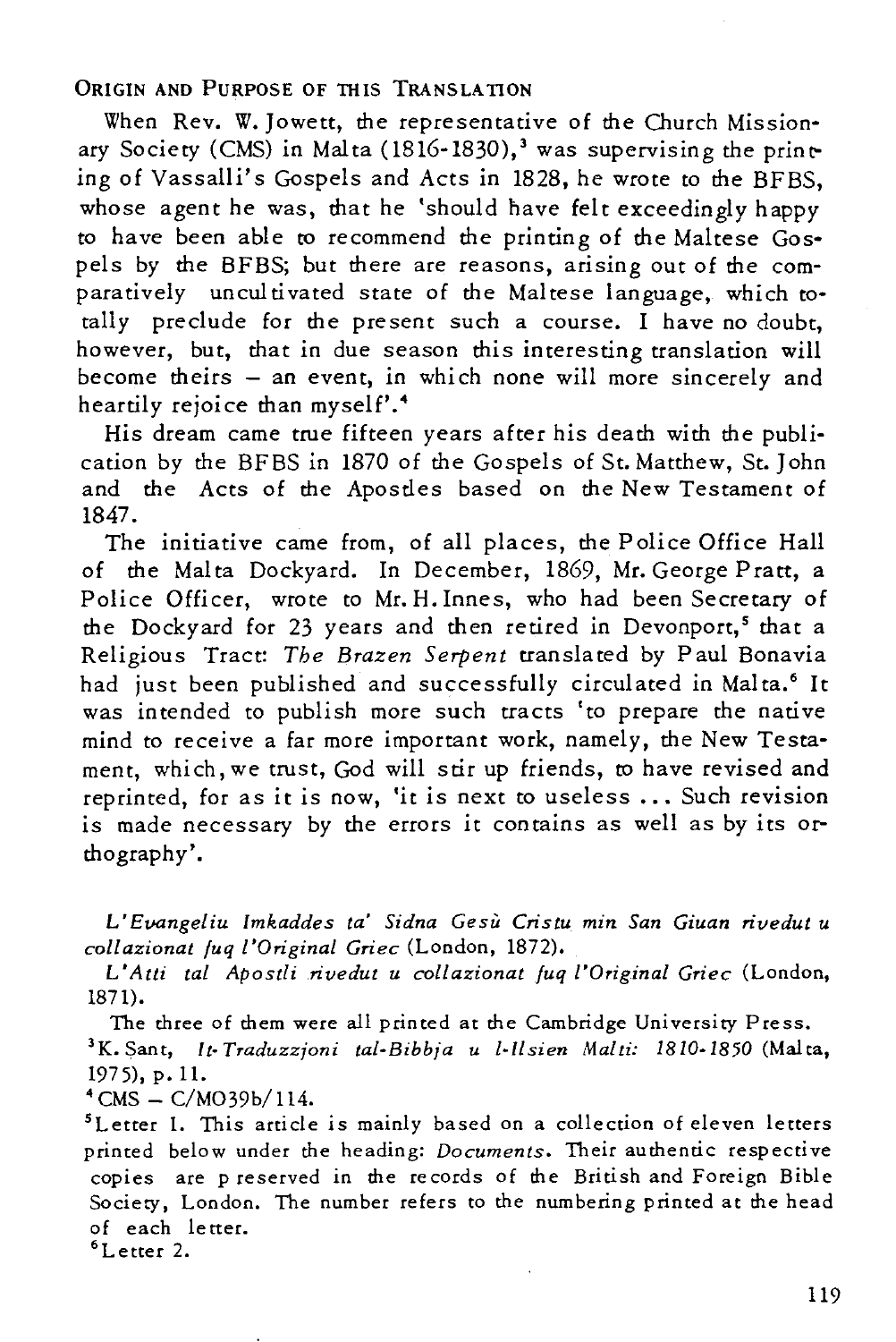Pratt appealed to Mr.Innes to get in contact with friends of means to help him in this venture, for it would be beyond the means available in Malta. Moreover, Pratt insisted that P. Bonavia's name should not be bandied around and recommended him for a post of A/Schoolmaster in the Dockyard 'to make him independent of his countrymen'.

Mr. Innes, favourably impressed by this plea, made contact with Rev. M.A. Camilleri, then Vicar of Lyford, Wantage, and with Mr. T.]. Kirby, the depositor of BFBS publications in Malta.

Rev. Camilleri replied on 21 February 1870, reminding Innes of his having edited the 1847 New Testament. Admitting that 'they require a revision to adapt them to the spoken language' he showed himself willing to do this work himself. He suggested that he would use Italian orthography, and that the Italian text of Martini be printed parallel with the Maltese text.<sup>7</sup>

Mr. T.]. Kirby replied from Malta on 7 February 1870. He opines that P. Bonavia, 'very timid in all that appertains to Religion ... forced to endeavour to keep well with both sides', is competent for a *free* translation but as to Scriptures he is unacquainted, with either Hebrew or Greek and of course would have to render them from the Italian, and not from the original'. However, he would do the work 'well and faithfully' but secretly. He insists that Vassalli's use of archaic vocabulary and strange orthography was beyond the reach of the 'lower orders for whom it was principally intended ... Simplicity as well as fidelity must be studied in all translations for the partially educated poor.' He recommended a new edition, possibly starting with Luke, as more congenial and attractive to the 'unconverted people'. The cost would be around £50, to be raised by subscription among friends and a subsidy from the BFBS; through its sale a fund would be created for further publications.<sup>8</sup>

Mr. H. Innes, wrote to the Secretary of the BFBS enclosing the two letters from Camilleri and Kirby respectively. He introduced himself as a friend and subscriber of old standing to the Society, and continues: 'I send for your perusal the enclosed letters with the view of enquiring whether your Committee would be disposed to consider the question of a revision of Vassalli's [Gospels]9 or a retranslation of the whole New Testament'; he went on to recom-

'Letter 4.

8 Letter 3.

<sup>9</sup>This is Camilleri's translation, wrongly attributed to Vassalli. Letter 7.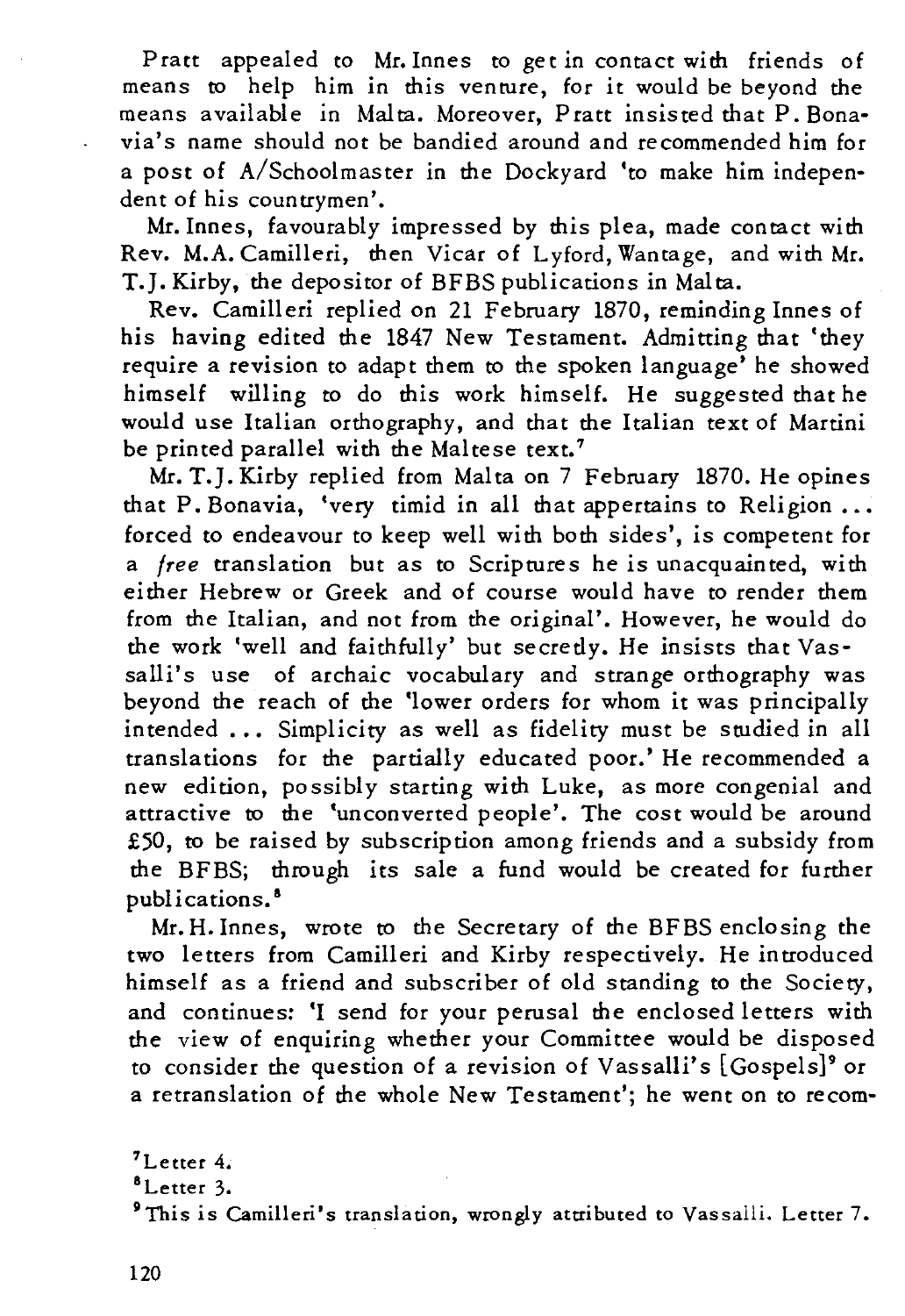mend strongly the use of Italian orthography and the printing of the Italian text along with the Maltese. St. Luke should be published first, then Romans for 'the quiet circulation of these in unpretending style, would cause less attention and opposition, than the issue of the whole New Testament at once'. He further recommends Camilleri for the job, and Mr. Loundes, an agent for many years of the BFBS in Malta, for advice.<sup>10</sup>

The reaction of the BFBS was positive; they contacted Mr. Loundes in St. Agnes in England, Mr. Swabey in London and Mr. Kirby in Malta. Mr. Loundes, who for fifteen years (1845-1860) was the agent for the BFBS in Malta, believed that ]oseph (not Paul) Bonavia was 'pretty efficient, as far as ability goes'. He raises the question of orthography, stating that since the one used in the pamphlet just published was accepted 'it would be preferable to adopt the system of orthography used in it, and it may be as good as any other'; moreover a 'fair translation may be obtained and that under the circumstances, it would be desirable to print one Gospel as a specimen, and perhaps Luke would answer the best'.<sup>11</sup>

Rev. Swabey, on behalf of the SPCK, informs them that they still had 'about a dozen copies and it is not stereotyped'. He had nothing else to tell them except that 'the letter from which I have quoted speaks of the great difficulty to be expected in the work of circulating a gospel in the Vernacular, if it were produced'. 12

Before coming to a firm decision, however, as to the advisibility and usefulness of producing a translation and as to the best way of distributing it, the Editorial Committee set a number of questions to Rev. T.]. Kirby to obtain specific information as to the literacy, cultural level and interest in the Scriptures in Malta.

Rev. Kirby answered these questions exhaustively in a letter dated 31 March 1870, stating that 'the information now sent may be considered trustworthy as it has been gathered, not only from those in no way connected with us, but from friends interested in Scripture dissemination'.<sup>13</sup>

Kirby reports that there was secret sympathy with Protestantism; no more hostility to the distribution of Scriptures, which one sold in the heart of Valletta; Protestant worship was held in public in two stately Churches in Valletta and Burmola. Still Kirby was of

<sup>10</sup>Letter 1. llLetter 5.  $12$ Letter 6.  $13$ Letter 7.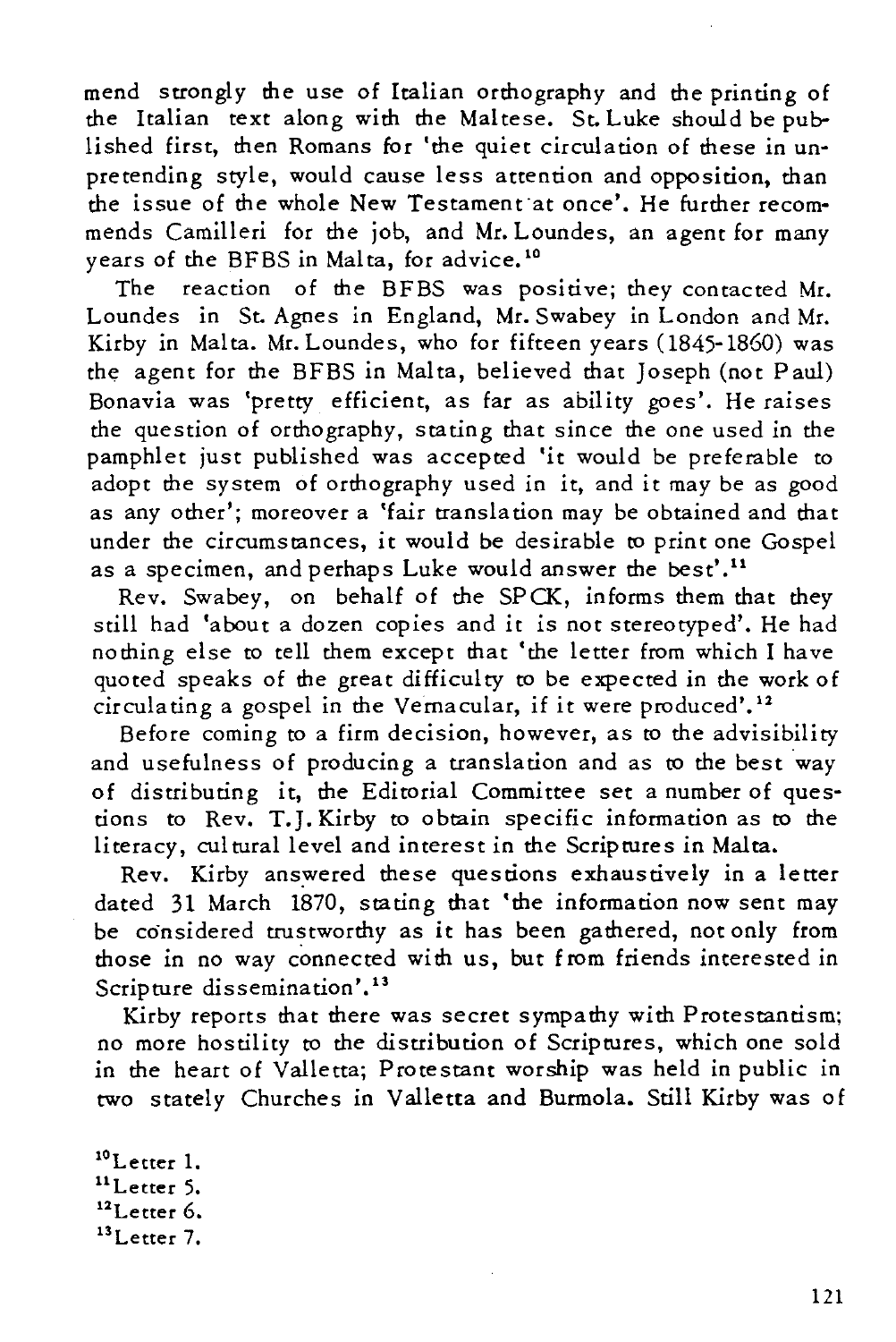the opinion that 'the great majority walk in darkness and what is more sad, love to have it so ...'

Only 10,000 Maltese are able to read their own language 'prin  $cipally$  women and children  $-$  country people or villagers'. Nothing is printed except for some devotional works and textbooks for schools. To this one may add a Maltese-English-Italian Vocabulaty. Those who understand Italian, understand and read Maltese as well; but the poor who attend government schools are unable to understand Italian; they learn only Maltese. Only 6404 read English, while 14,103 Italian.

As to interest in the Scriptures he has this to say. Few *copies*  of the New Testament of 1847 were sold. Still, Kirby continues, 'Italian Scriptures now and again are sold to Maltese who have travelled ... we must not overlook the fact that Italian Bibles may and do find their way to Malta from England, America and besides which *all* or *nearly all educated* Maltese possess Martini's Italian Bible with notes *in* 3 Volumes *costing* 12/6'. It should not be expected that the book would be read *in* Schools, where orthodox books *alone* are accepted. 14

Kirby then states that a translation from the Latin Vulgate, *unless it is accompanied by notes,* would not secure Ecclesiastical approval. A new translation or revision of the old one would be enough.

Mr. Bonavia, the translator of the *Brazen Serpent* 'is *quite* competent to rewrite any of the gospels *in* the orthography most intelligible to the Maltese'. He would only have to change that of the SPCK edition and remove obsolete words; then the MS should be submitted to Mr. Camilleri.

Finally a subscription 'has been opened here, to meet the expense of a revision of Matthew's Gospel (part of which is ready) so perhaps you may sanction and *assist* in bringing out the gospel previous to Luke, which could follow when we see what success attends the *issue* of Matthew'.

Armed with this information, the Editorial Committee decided upon the publication of the gospel of St. Matthew and work proceeded smoothly. On 27 May 1870, Mr. Kirby reported to Mr. Girdlestone, the Editor Superintendent, that the translation of Matthew was handed to him, with a request for *him* to go through *it,* which

14 Catholic authorities opposed the circulation of the Scriptures *without notes;* unnotated Scriptures were' banned. In fact, Kirby admits that nearly all educated Maltese were in possession of Martini's Italian Bible.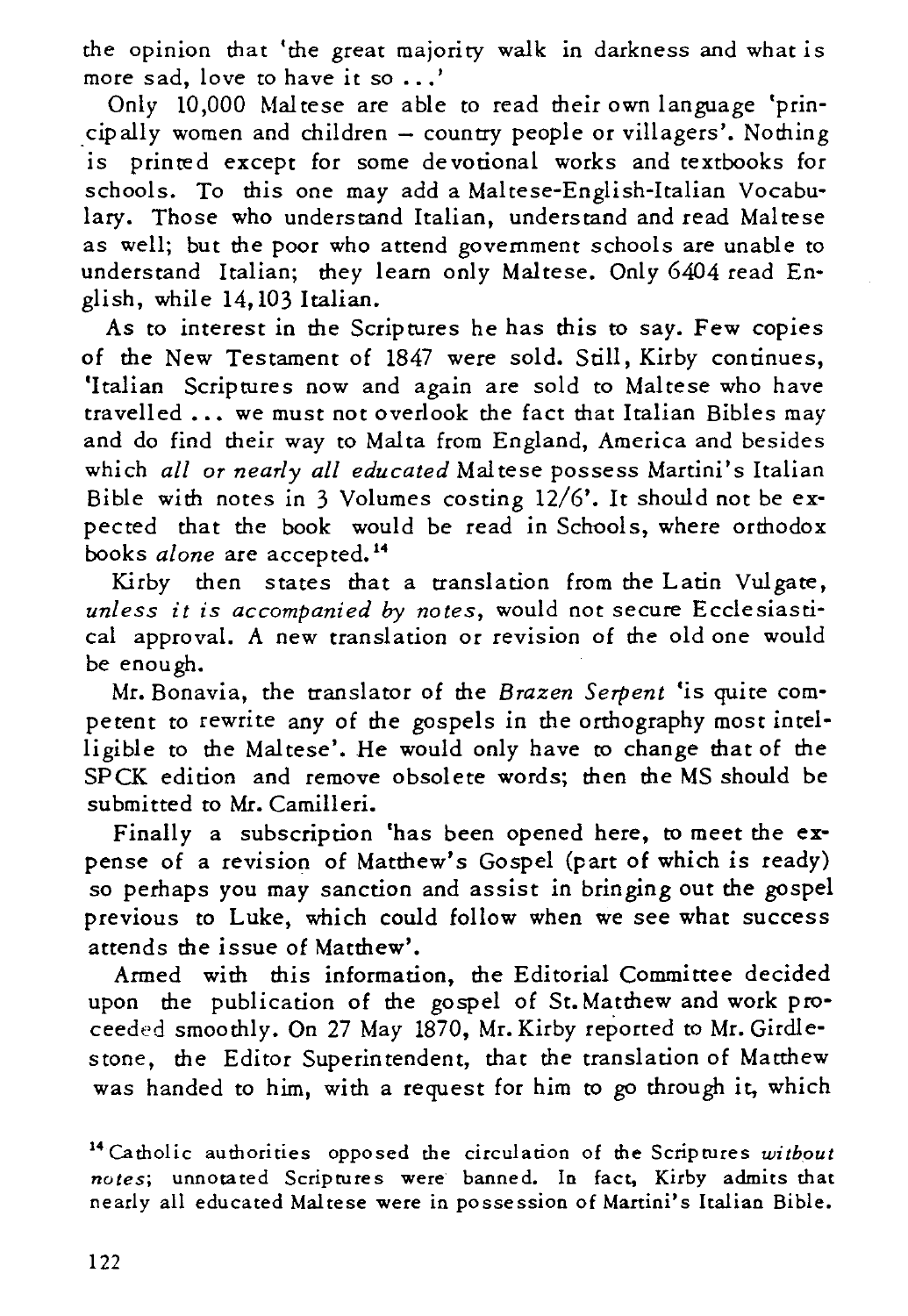he was doing, revising from 5 to 7.30 a.m. daily. He found it an improvement on Vassalli's (that is, the SPCK editions of  $1847$ wrongly attributed to Vassalli) as to fidelity and clearness, but it too contains omissions and errors. He acquired the assistance of a brother of aProfessor of Theology in the University many years ago. In three weeks time he would finish and send a fair copy, to be handed to Mr. Camilleri, who should keep in mind that he has been for many years away from Malta; and hence not perfecdy acquainted with contemporary spoken language. He consulted also Rev. G. Wisely, the minister of the Church of Scotland in Malta, as to the meaning of the original Greek. Work would be finished in all respect s within three months.

Kirby reports also that sufficient funds have been subscribed and suggests printing in England in small pica  $32^{\circ}$  cloth. In a postscript by Mr. T. Bruce, it is stated that no printer in Valletta would dare print the Gospel.<sup>15</sup>

The fair copy was sent to England in July 1870. Kirby informs Mr. Girdlestone that the MS requires litde revision 'as much care has been expended thereon already'. He deligh tedly adds that his 'coadjutor. has become enamoured with the word, and purposes to revise Mark's Gospel on his own account'. Kirby decides to assist him, hoping that the whole New Testament would be covered in twelve months' time.<sup>16</sup>

Things moved swifdy, for on 4 August 1870, Rev. A.M. Camilleri  $\frac{1}{2}$  accepts to go through the MS.<sup>17</sup> Two days later Camilleri writes again expressing his joy with the work stating that such a translation would be useful for all Mal tese - not all those who read Ital $i$ an understood  $i$ t  $-$  in Malta and in North Africa.

Thus the work went through successfully. *St. Matthew* (without the Italian text), printed by the Cambridge University Press, was published in 1870; *Acts of the Apostles* in 1871; *St. John* in 1872 with reprints of the three of them in 1893 and 1912.

This brief survey shows that this translation is actually a revision of Camilleri's work of 1847 by Mr. P. Bonavia. It was checked by Mr. Kirby, with Mal tese assistance, and finally examined by Camilleri; the purpose of this work was to provide the people with a simplified version of the Scrip tures 'to set before them [the Maltese] the truth, as it is in Jesus, and trust to the Holy Spirit's

<sup>15</sup>Letter 8.  $^{16}$  Letter 9.  $17$  Letters 10 and 11.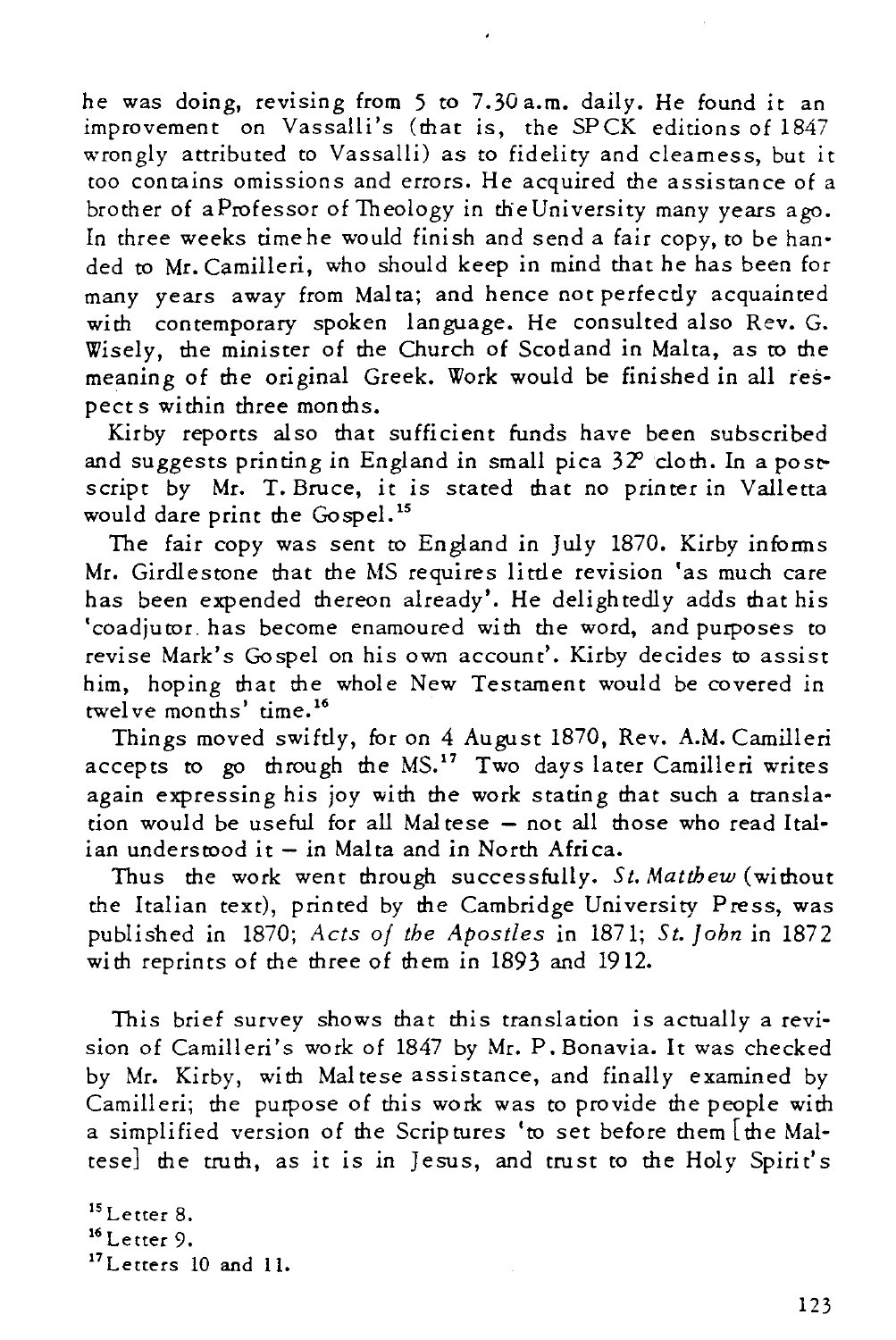power, to enlighten their minds and touch their hearts'.<sup>18</sup> They had no interest in the Maltese language as such, as was the case with their predecessors in the first half of the century.

#### THE QUALITY OF THE TRANSLATION

The aim of the revisers was to produce a text accessible to the partially educated poor for simpli city as well as fidelity must be studied in all translations for such people.<sup>19</sup> Therefore, they had to simplify the orthography and the language by introducing a simple alphabet and removing archaic and difficult words. How far and to what extent did they succeed?

Camilleri in 1842 used the English alphabet and orthography, while Bonavia has chosen the Italian one, neither of which does full justice to the nature of Maltese, with its Semitic sounds and morphological structures.

This chart shows the differences between them compared with the system of the Ghaqda (1924):

| Ghaqda (1924) c g ghhj k q w x z           |    |  |  |  |  |  |
|--------------------------------------------|----|--|--|--|--|--|
| Camilleri (1847) ch gi ge ā h y k q u sh z |    |  |  |  |  |  |
| Bonavia (1870) ci j gh h i ch k u x z      | ce |  |  |  |  |  |

as for the rest, they are the same.

Obviously this kind of alphabet does not distinguish between the  $g$  and  $g$ ;  $c$  and  $k$ ; i and j; h and h; u (vowel) and w;  $\dot{z}$  and z. Moreover, this kind of alphabet cannot represent adequately the Semitic morphology of the language. But then, the main purpose of Bonavia and his friends was not philological or literary, but simply evangelization, and hence they used a simpli fied ortho graphy, which, they expected, rendered the reading of the text easier; in actual fact, however, it rendered it more confusing to the 'poorly educated' and repellent to the fully educated.

Besides orthography, the other problem facing a translator of a biblical text is what kind of language to use; the predecessors of Bonavia, - Vassalli, Camilleri, Taylor - tried to keep the middle road with a more or less conscious bias towards the Semitic element of Maltese. Bonavia preferred the unpolished spoken language.

 $18$  Letter 3. 19Letter 7.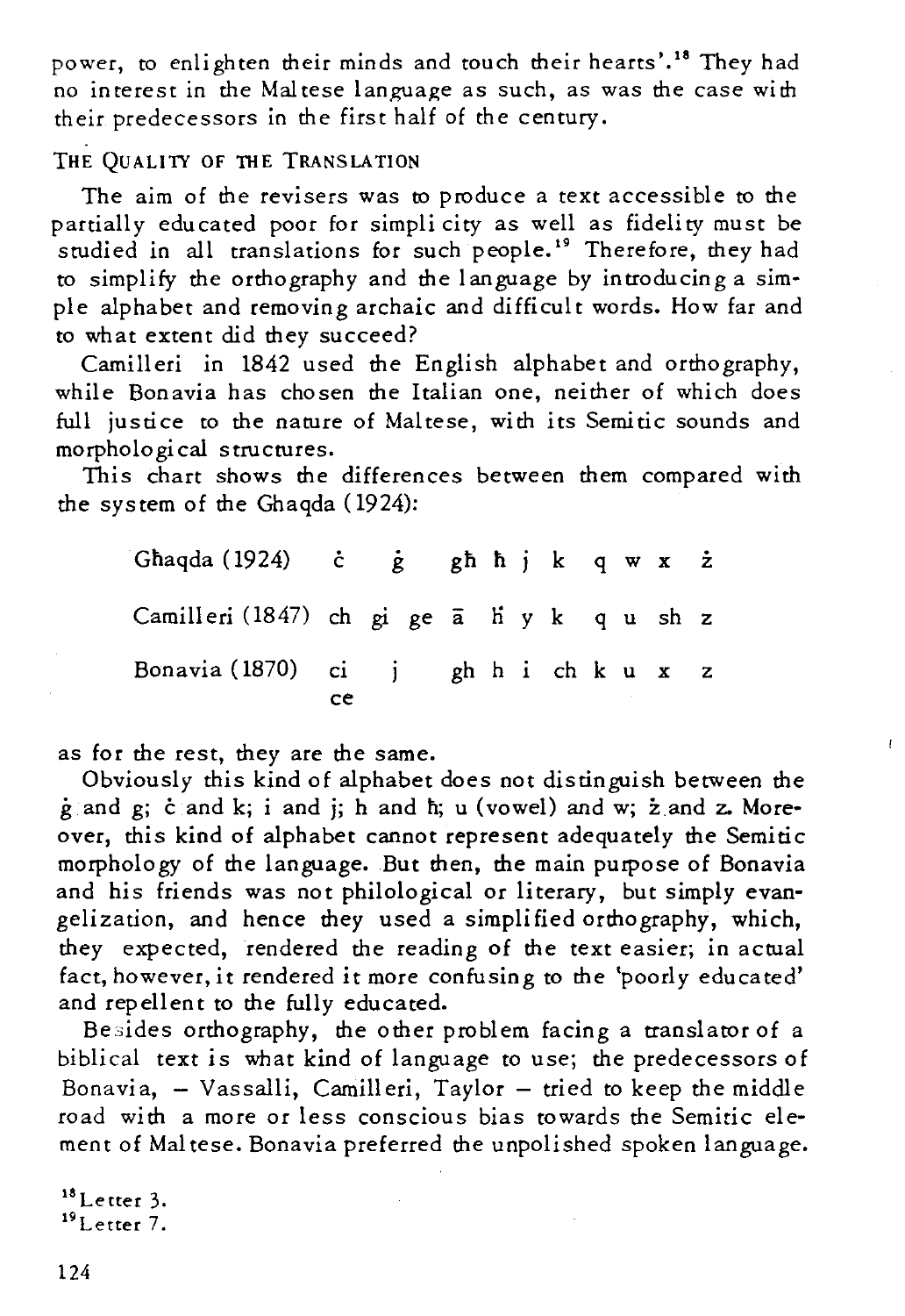The following conspectus presents graphically the differences as to vocabulary and grammatical and morphological structures between the old translation (1847) and the new revision (1870):

*Camilleri 1847 Bonavia 1870*  (Gospel of John 3, 1-20)

*Vocabulary:* 

| Verse | 1 Kbarat            | Cap            |
|-------|---------------------|----------------|
|       | 2 ājubij iet        | miracli        |
|       | 3 tabilhaqq         | tassew         |
|       | $5-6$ ruh           | spirtu         |
|       | 16-18 mnissel-wahdu | unigenitu      |
|       | 17-18 jaamel haqq   | jiccondanna    |
|       | ikollha l hlas      | tissalva (sic) |

*Syntactic Structures:* 

| 2 inti mäalem<br>jey             | int imghallem li geit           |
|----------------------------------|---------------------------------|
| 2 Yiek Alla ma<br>ikunsh miau    | hlief jec Alla hua mighu        |
| 3 Wiejeb Jesu                    | Gesù wiegeb                     |
| 3 Yiek wiehed ma jitwieledsh     | hlief jec uiehed ma jituieledx  |
| $min$ jdid $\ldots$              | $min$ gdid $\ldots$             |
| 4 Kif bniedem yista' jitwieled   | Chif jista il bniedem jituieled |
| meta hu shih?                    | meta jixjieh?                   |
| 6 Dak li twieled mil-jisem hu    | Dac li hu mwieled mil gisem     |
| jisem                            | hua gisem                       |
| 7 Sheyn tistaajeb                | la tistaghgeb $x \ldots$        |
| 7 Yahtiejilkom titwieldu minn    | illi jahtieg li intom tituieldu |
| $j$ did $\ldots$                 | min gdid $\ldots$               |
| 8 Ir-rih ifewej feyn irid, u int | Ir rih jonfoh fein irit, u inti |
| tisma' hossu, izda ma tafx       | tisma hossu, izda ma tafx mnein |
| mneyn jey u feyn seyer hekk      | hu gei u fein imur: hec huua    |
| hu kollmin twieled mir-Ruh       | collmin jituieled mil li Spirtu |
| 11 U ma tilqawsh ish shhieda     | izda intom ma tilqghux ix xieda |
| $\bar{\tan}$ $\ldots$            | $t$ aghna $\ldots$              |
| 12 tal ard                       | ta fuk l'art                    |

125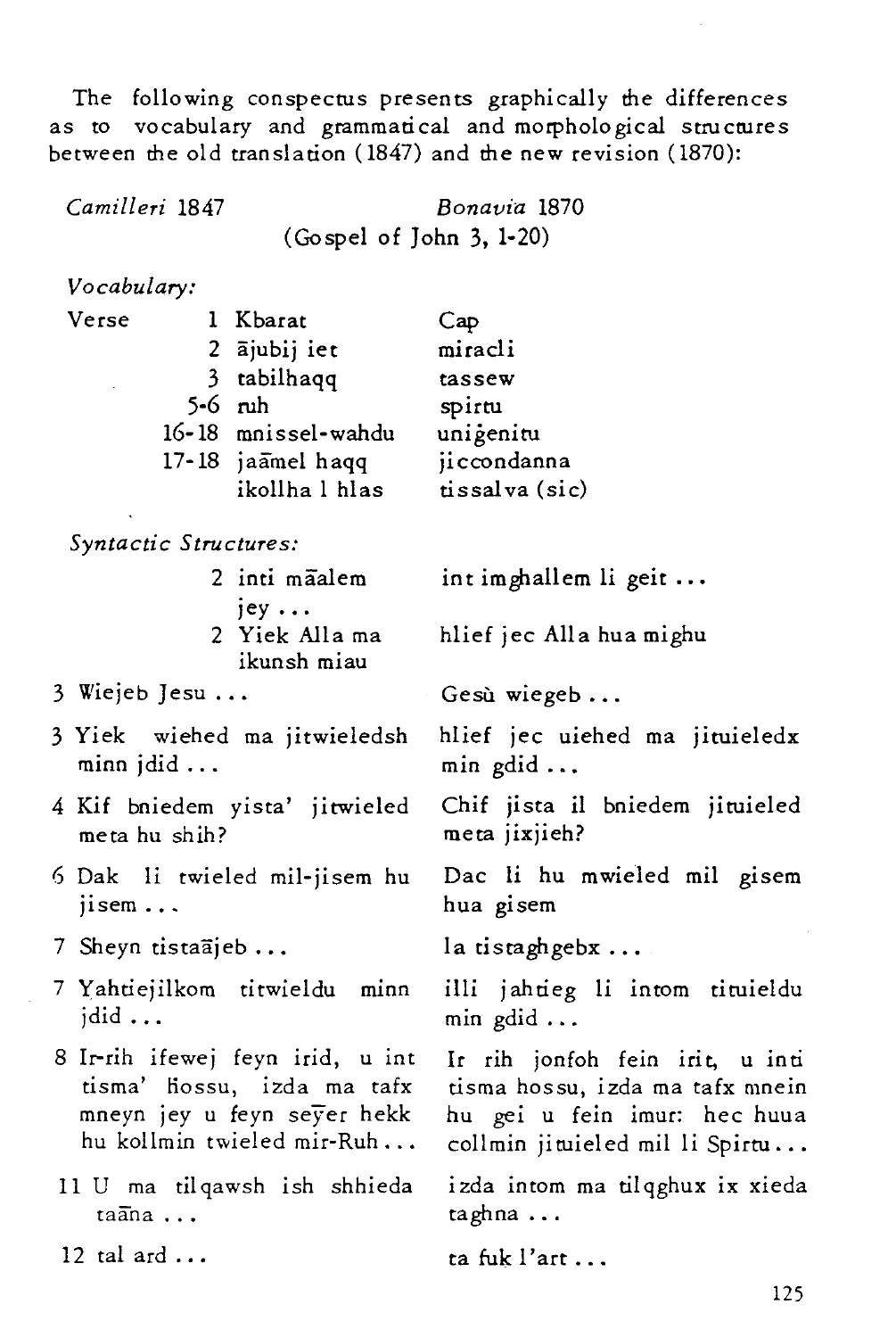- 13 hlief min nizel mis-sema, Bin il-bniedem li hu fissema ...
- 15 Biesh ...
- 20 Aash kollmin jaamel ilnazin jobaod id-dawl, u ma yijish aad dawl biex ma jitlumush li ameyel tiau ...
- 21 Imma min jaamel is sewa jigi aad dawl biesh jidhru li ameyel tiau ash ntaamlu  $f'$ Alla ...

hlief huua li nizel mis sema, l'Iben tal bniedem li huua fis sema ...

Sabiex ...

Ghaliex collmin jaghmel il hazen jobghod id daul, u ma jigix lein id daul, sabiex l'opri tighu ma jintgharfux ...

Izda min jaghmel is sewwa jigi lejn id daul, sabiex l'opri tighu<br>jidhru, illi huma maghmulin jidhru, illi  $f'$ Alla  $\ldots$ 

From this conspectus one can see that Bonavia substituted Italian loan words for Semitic terms - one must admit that the latter do not always convey the exact meaning of the original text  $$ or more familiar Semitic ones for less familiar ones.

As to grammatical structures he substituted less idiomatic and popular ones for idiomatic and less known ones in the spoken language. Moreover one notes also that he did not pay any attention to the basic morphological rules governing the modifications of the basic root strucrures of the Semitic words.

One doubts very much how much of an expert in handling written, not to say literary, Maltese, Bonavia was.

It is *quite* obvious that he and his friends were not in the least interested in the philological or literary finish of the language. They were more interested in evangelization than anything else. This, however, is a boomerang, because a biblical text, to be effective with all classes of the community, must be translated in a language in between a high literary style and the lower uncouth, if not vulgar, style. In other terms it must use, what is called, for lack of a better term, common or popular language, acceptable and understandable to both cultured and uncultured readers, provided that it reproduces the meaning of the original and possibly creating the same impression on the new readers as that on the readers of the original.

# **CONCLUSION**

One may synthesize the result of this brief survey thus. In 1870 a group of people bent on Protestant evangelization through Bible distribution without any philological or literary interest, as was the case in the first half of the century, decided to publish a new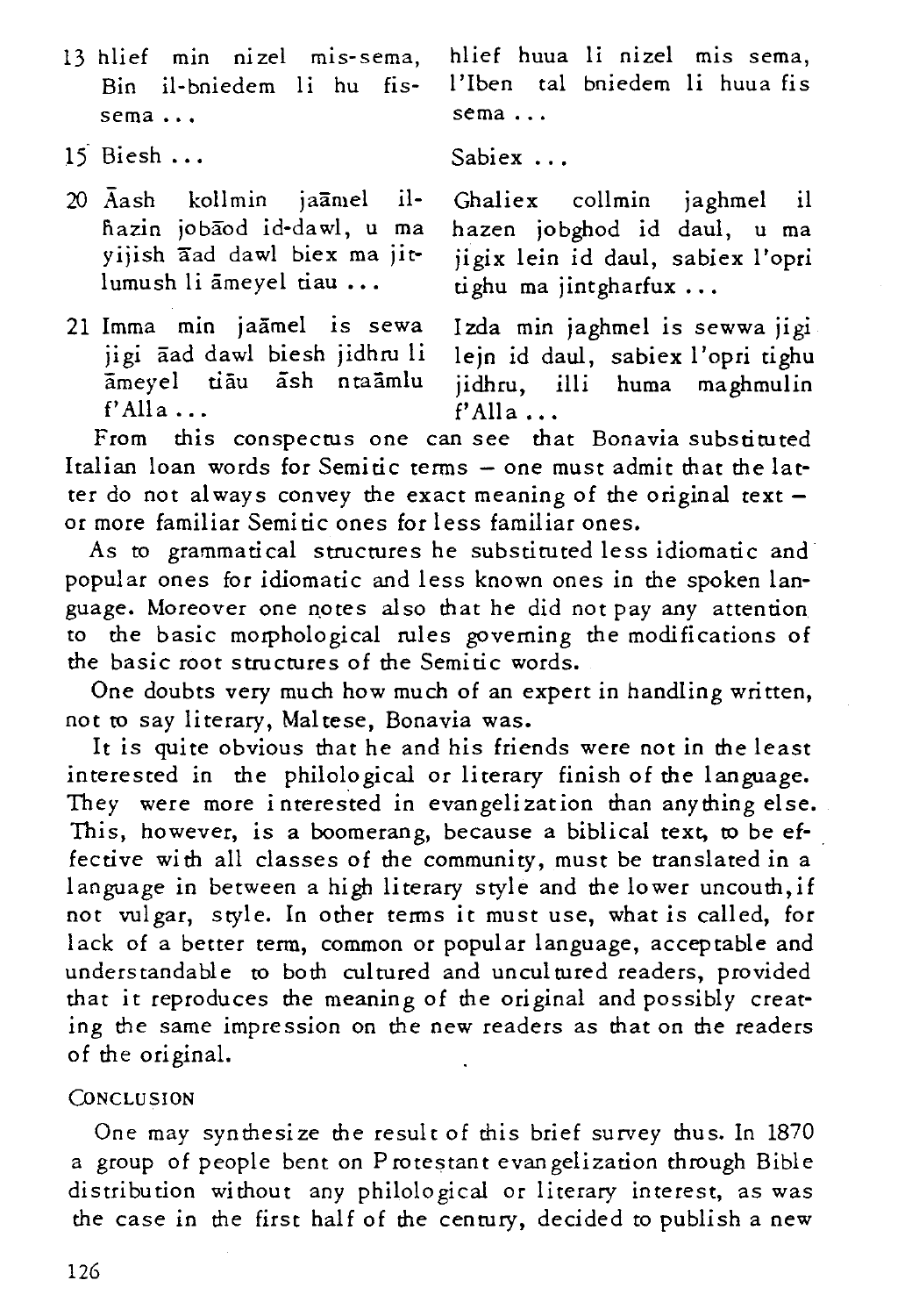translation (or rather a far reaching revision of the previous one) in Maltese of the Scriptures, starting with one of the Gospels. The project had the full support of the BFBS and a number of private subscribers. Paul Bonavia undertook the revision of the text of the New Testament edited by M.A. Camillen in 1847. He *'sim*plified' the orthography and style making it more accessible  $-$  or so he thought - to the general public. Only *St. Matthew, Si. John*  and *Acts* were published. Because of the limited literacy of the people and Catholic opposition to Scriptures without notes success was limited. It was the merit of Bonavia, however, to have worked with the sole purpose of bringing the Bible to the people for *its* own sake without ulterior motives of a literary or philological nature as such.

No such activity, except for the reprints of 1895 and 1912 was ever undertaken in this field before 1914, when fresh translations were made on the *initiative* of Dr. G. Wisely, then the minister of the Church of Scotland in Valletta for many years. The last attempt from the Protestant side was the publication of the New Testament by the Trinitarian Bible *Society* in 1971, being a revised text of Saydon's translation.

At the end of the century however, Maltese Cathooics started to take Bible Translation in alleamestness; in fact by 1936 the *whole* Bible was translated into Maltese. Such activity has been going on until the present day. **In** 1959, Prof. P.P.Saydon finished his translation of the whole Bible from the Original Hebrew and Greek and in 1975 the New Testament was published by the Catholic Malta Bible Society in the common, but not less polished language of the people, cultured and uncultured alike.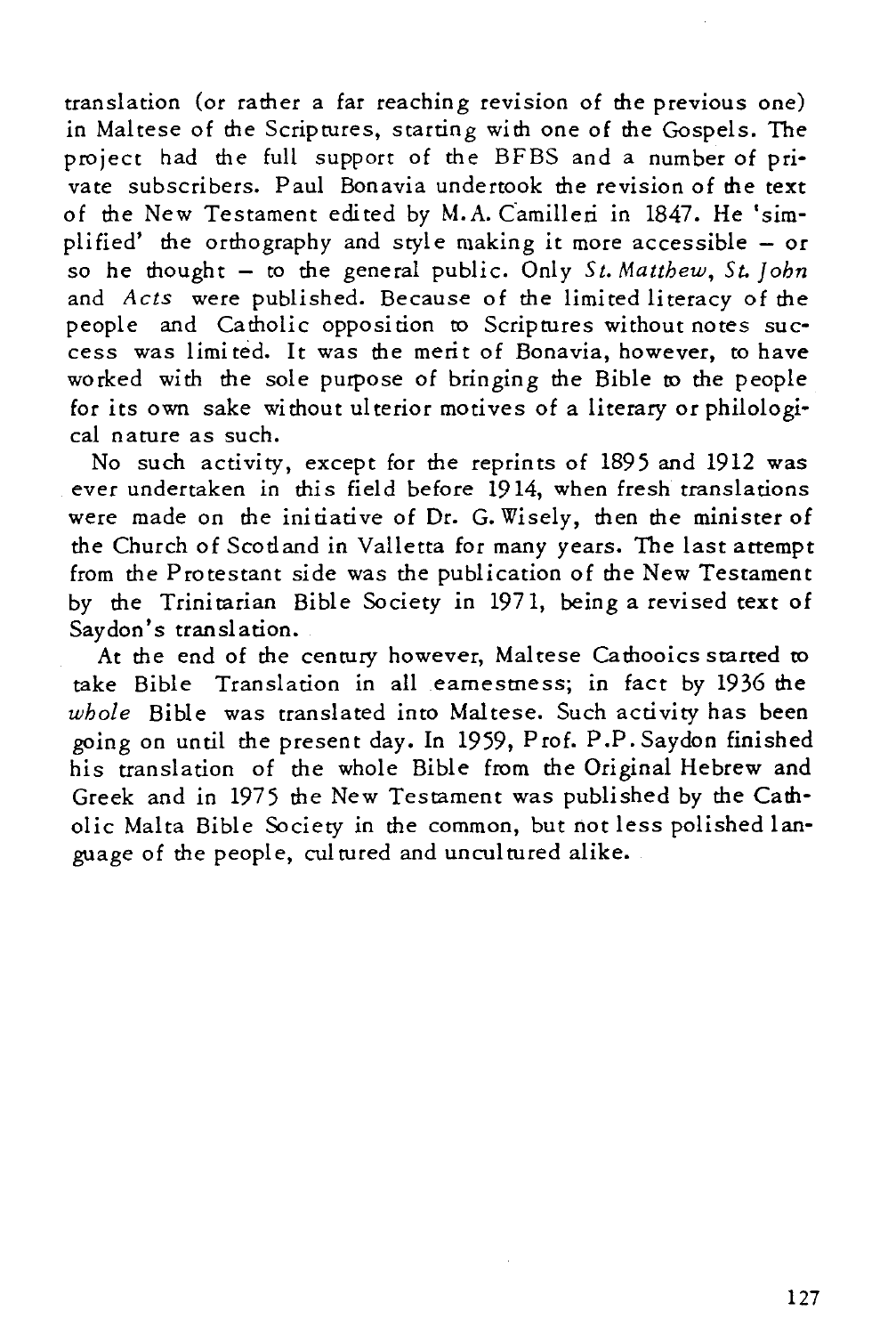[1661 *Letter from Mr. Henry Innes to the Secretary, received* 23 *February 1870.* 

#### Devonport, February 22

I know I shall be excused bringing the following subject, under the consideration of your Committee, as you may remember my long residence in the Island of Malta, where I held [167] the appointment of Dockyard Secretary for 23 years. I co-operated in placing your Depot there in a more prominent position than it occupied before 1842-3, and advised on the question, which led to the establishment of the Agency under Mr. Loundes. Both as an old subscriber to the Society, and an earnest friend of Bible circulation on the shores of the Mediterranean, from my long residence in Malta, I feel I have some claim to be considered in the following appeal. I believe I have taken as active a part in all evangelical efforts in that island as most men, since the Church Missionary Society broke up their establishment there. And looking back on efforts made by Scripture readers, native and English, Tract distribution, religious discussion through the press, and by special publication, and prominently the enterprise of the 'Malta Protestant College' designed as a 'banner' in that Island of Established Truth [of which I was Treasurer for many years, and cooperated with your President in holding that banner up]. Still the result of all those labours, has led me to sympathise with the language of the Prophet: 'I have laboured in vain, and spent my strength for naught etc'.

But I have also learnt that whilst flesh and blood has its despairing views, the eye of faith is assured that all is not in vain 'in the Lord'. I have been in England now for six years, but still continue to take an interest in that island, and to feel for its poor people shut up, by their peculiar language in the errors and magic of Rome. The incidental letter of a pious man in humble position, brought before me the fact of the imperfect translation of the New Testament Scriptures in the vernacular of the Island, and led me

·BFB5-Editorial Onrespondence: Inwards Vol. 7: pp. 166-175; 186-188. 206-211.269-271.296.307.308. Thanks are due to Miss Kathleen Cann, the Archivist of the BFBS (London) and to Mrs. Tessie Camilleri (née Buttigieg), Secretary of the Faculty of Theology 1971-1975 for transcribing and typing the photocopies.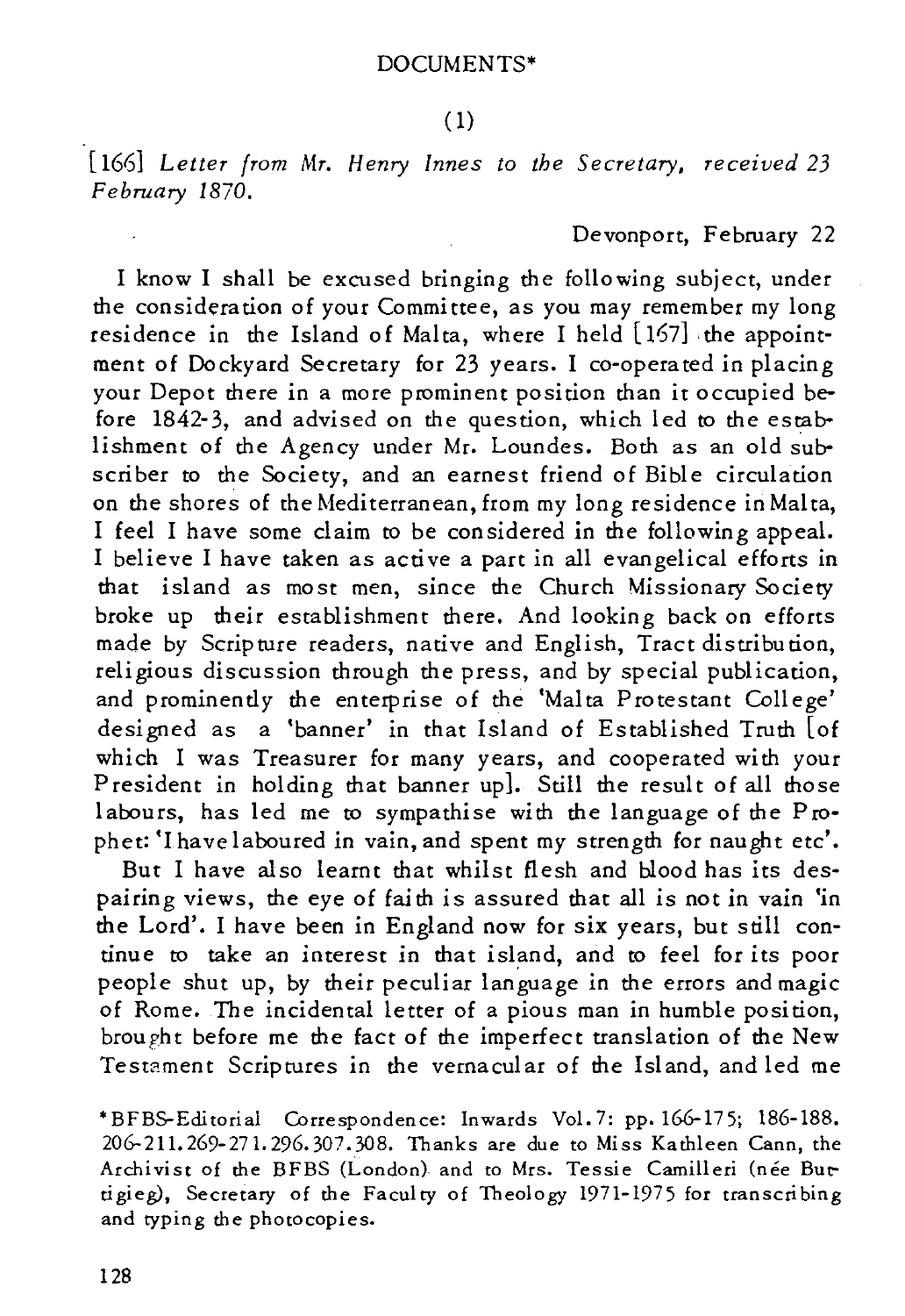to institute enquiries in Malta and to put myself into communication with the Rev. M.A. Camilleri - Vicar of Lyford, Wantage in Berkshire, a converted Maltese Roman Catholic priest, [168) whom I have known for a quarter of a cen tury. And I send for your perusal the enclosed Letters<sup>20</sup> with the view of enquiring whether your Committee would be disposed to consider the question of a Revision of Vassalli's Gospels or a retranslation of the whole of the New Testament. What I would strongly recommend, as also does Mr. Camilleri, is the Italian and Maltese in separate columns, Italian is the official language of the Island and taught in all the primary schools, but to read, to the mass of the people, the Maltese Vernacular, is of primary importance. I concur with him also, that the Italian orthography should be adopted.

I place the subject before you for initiatory consideration. Will you cause copies of any of the enclo sed letter to be made that you may require returning the originals to me at perfect leisure? At the end of next month I am retiring from the public service on my pension; I shall continue to reside here I think. But I hope in May or June to be in London, when I could enter more fully on the subject. I would recommend the Gospel of St. Luke being completed and put into circulation *at first.* Then the Epistle to the Romans, the quiet circulation of these in unpretending style, would cause less attention and opposition, than the issue of the whole Testament at once.

Mr. Camilleri, you will perceive, offers his services. I have not communicated with my old friend the Rev. Mr. Loundes on this subject. He will, if needful be valuable in counsel on this subject, and perhaps a reference to him of my letter and the enclosed correspondence may be desirable.

*(Signed)* Henry Innes

#### (2)

*[169) Letter from Mr. George Pratt to Mr. H.lnnes received February 1870.* 

Malta, Dec. 1869

I take the liberty of writing to you, feeling sure you will be pleased to hear, that your efforts in by gone days for the enlightenment of the Mal tese are just now we hope about to produce some fruit. We are now distributing with some encouragement a Religious

 $^{20}$ Letters 2, 3, 4.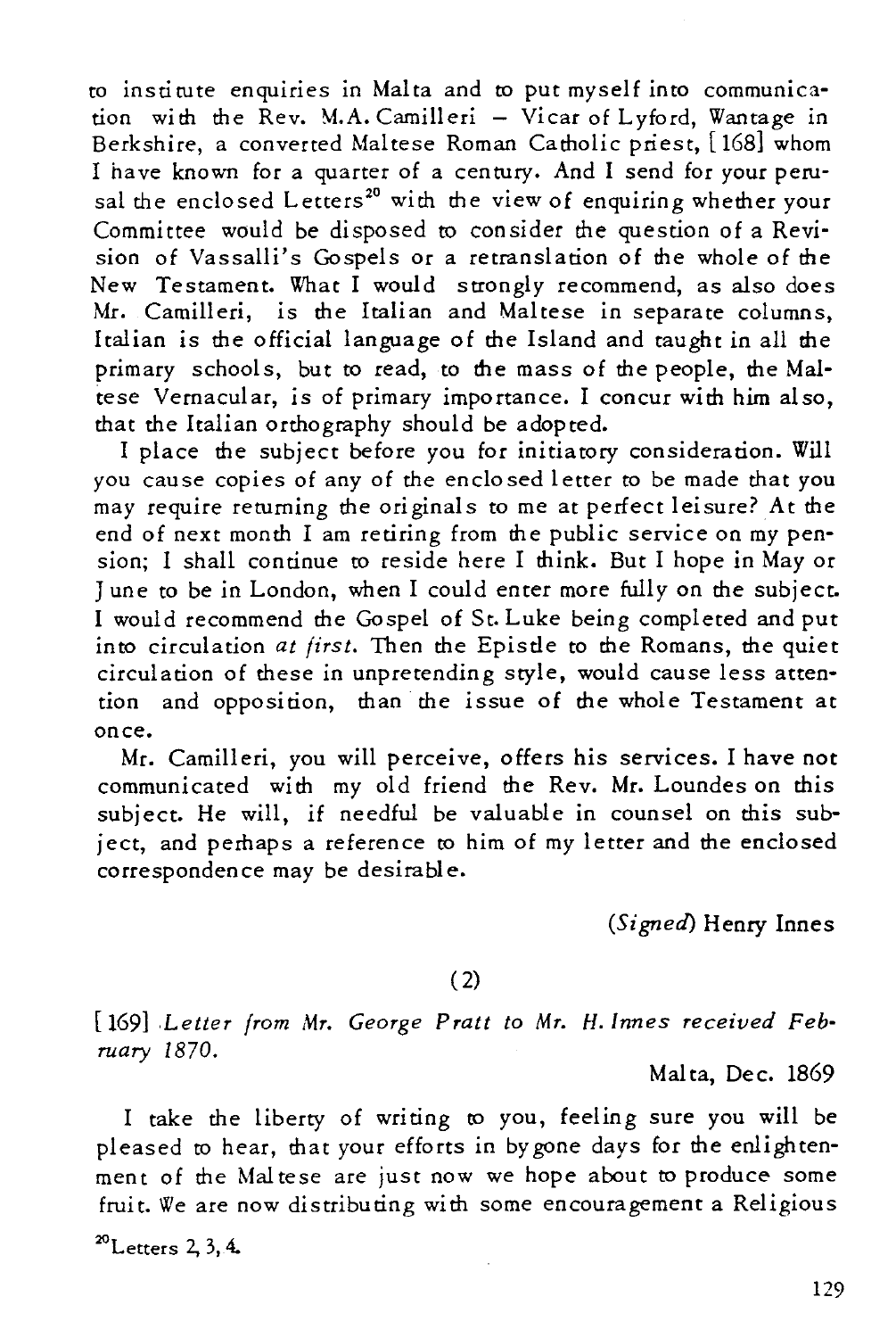Tract! 'Is Serptal Bronz', which has been translated and printed by Mr. Paul Bonavia your godson, who through your kindness was educated at the St. Julian College. He *is* well qualified for such work, and we hope to be enabled through him to give to the natives some plain religious tracts, which will by God's blessing, prepare the native mind to receive a far more important work namely the New Testament, which we trust God will stir up friends, to have revised and reprinted, for as it is now, it is next to useless. Sir, I have made bold to put our plan before you, knowing that you have ever taken a deep interest in the spiritual welfare, and enlightenment of the Maltese, and that you are connected with many persons of means, who would gladly come forward with their assistance, if it was made known to them, what is required to be done. We think that the best way to forward the work here is not to cause controversy with the natives, but to set before them the truth, as it *is* in Jesus, and trust to the Holy Spirit's power, to enlighten their minds and touch their hearts.

The Tract, which has been translated, a copy of which I enclose, has been well received, only one person has refused as yet to take it from me, and even he allowed me to read it to him, and one has proffered his aid in its distribution. I feel assured that the time *is* come, when the Bible should be put into the hands of the Maltese, for I find that the minds of many of those, who have received even but a poor education, are much shaken in their [170] belief of some of the doctrines of their Church, and *this* goes on, and leads to no belief at all, just because they have no Protestant Religious Literature, to show them the way of salvation. It is really necessary that plain Tracts should be prepared for them, but however willing God's people here may be, it will be far beyond their power to do all that is required, as it will cost £8 to translate St. Matthew only, besides printing etc. which will cost upwards of £40 more, if done in Malta, and for that reason I take the liberty of appealing to you, Sir, and to all who love the Lord, to 'Come over and help us'. And hoping, I may say feeling sure, that the Lord will stir up his people to this work at home as well as here.

# (Signed) George Pratt. Police Office Hall Dockyard. Malta

P .S. The revision of the New Testament is made necessary by the errors it contains as well as by its orthography, which differ as much from the present system, as the old English does from the modem.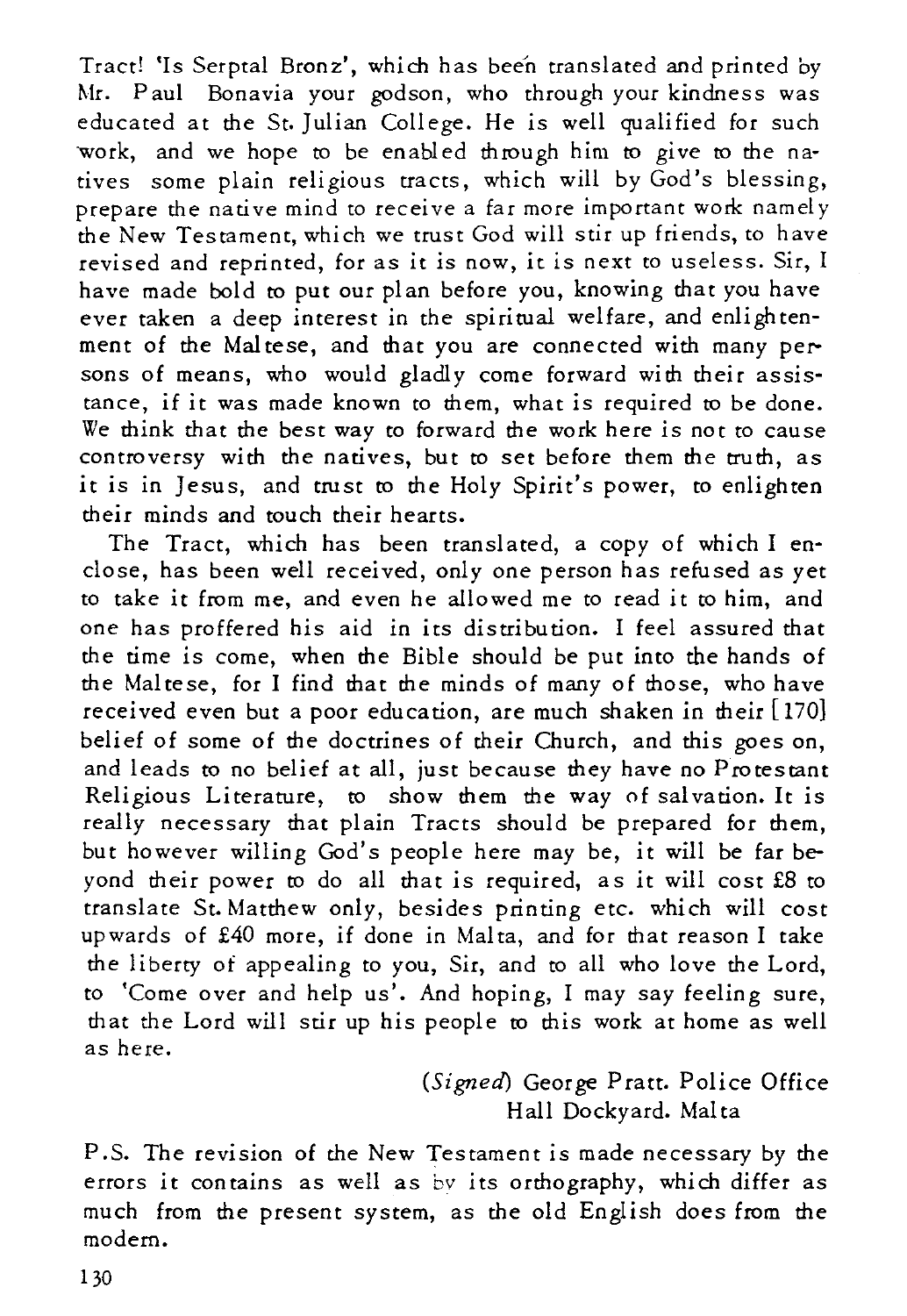N.B.: Please to keep Mr. Bonavia's name from being made public, or *it* may interfere very much *with* the work, in fact put a stop to *it* I fear, for having before *his* mind's eye, what his father suffered, he is naturally timid and no wonder. He wishes for employment that would make him independent of his countrymen, but I fear he will not find it here. It would be a good thing if he would get the office of Assistant Schoolmaster in the Dockyard, which *is* now vacant, but good friends would be required to obtain it for *him.* 

*(Signed)* G.P.

## (3)

## *Letter from Mr. T. Kirby to Mr. H.lnnes, recd. Febr. 1870.*

Malta February 7.70

In answer to your letter concerning P.B. I am glad he associates *wi* th such good men as P ratt, [171] Brown and Bever *(sic),* and I sincerely pray that grace, may be given him to walk in the 'Bona Via' which if persevered in, will lead to the 'Bona Vita' good or etemal life. As to P.B.'s capacity as a translator from Italian into Maltese (from the opinions I have heard expressed regarding the Maltese copy of the 'Brazen Serpent'), I believe he is quite competent to the work of a *free* translation of the sense, or general purpose, scope or meaning of any little tract or pamphlet, but as to the Scriptures he is unacquainted, with either Hebrew or Greek and of course could have to render them from the Italian, and not from the original. Were such a work entrusted to him, I believe it would be well and faithfully done, but translation and printing ·would have to be done in secret, for he is very timid in all that appertains to religion, and alas! that he should in a measure (so to say) forced to imitate his poor father in the worse than useless endeavour 'to keep well with both sides'. *This* would not be the case, could permanent employment be found him, free from Romish influence. I have long been convinced that the Mal tese are open to conviction, but this *is* no very genial clime for native converts to give up friends, home, and daily bread *is* truly up-hill work - but grace will I trust (one day) enable even such timid souls to ascend the 'hill difficul ty', go past the lions in the road and the seductions of 'Vanity fair' unscathed to the *'city'* whose maker and builder is God'.

Many many years ago the Scriptures were translated by Mr. M. Vassalli (father to the printer whom you know so well) but the or-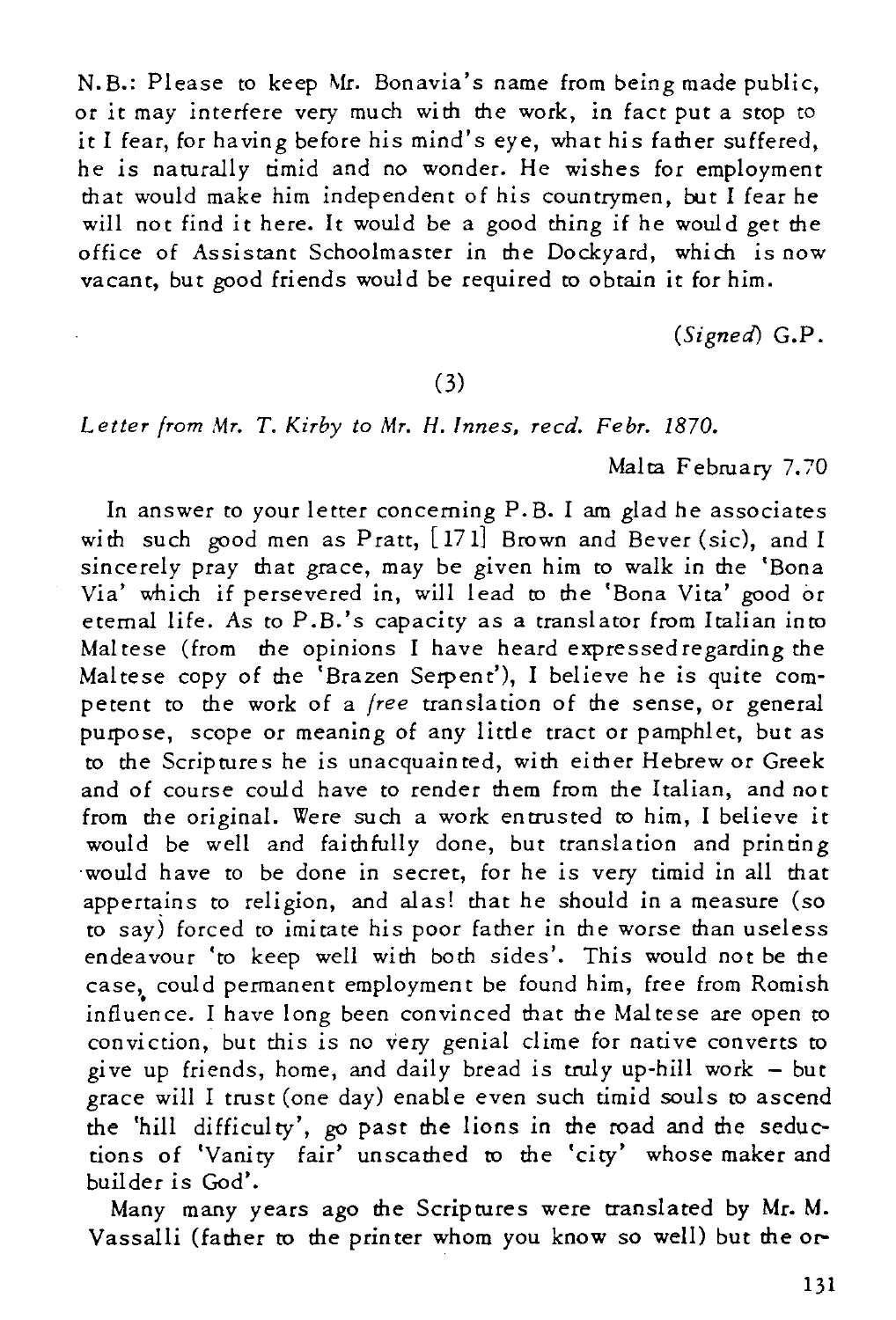thography now in use differs very considerably, and I must say for the better, for Vassalli's edition, though faithful had many words, too classical or more Arabic than Maltese, to be easily understood by the lower orders for whom it was principally intended. Simplicity, as well as fidelity must be studied in all translations intended for the partially educated poor. Vassali's edition however, [172] was not 'labour in vain' for a thirst for the Scriptures was created thereby, and now an improved edition ought to be issued, beginning with a revised or fresh translation of one of the Gospels - for hitherto only such small portions of the 'living water' have been dispensed to the people as might be found in a short summary of Old and New Testament history issued from time to time (with Ecclesiastical authority) but to my knowledge no entire Gospel or Epistle, has ever been (so) issued. Now as to the part to be selected I prefer Luke's Gospel (to Matthew) because to unconverted persons readers, (sic) our Lord's genealogy will have little interest, especially at the beginning of a book, and before hey can get interested in it. Luke gives the account of the Angel's visit to the ever blessed Virgin  $-$  a portion sure to attract and win the sympathy of all Romanists, teaching them (at the same time) that Mary was 'highly favoured among' not above 'women', and that she acknowledged *her Son to be her Saviour,* and therefore as the mother of our Lord *she* is *to be respected and loved not adored.* You will at once see that this Gospel strikes at the root of the great error of the age, and therefore the most suitable for dissemination among Romanists, besides which, where shall we find such a faithful picture of sinful man and of God, of repenting prodigals and a father love? The parable is true to the life of sinners in all ages, and the character of God is drawn with such sublime beauty and simplicity as to be calculated to encourage the penitent to return to their loving father and their God, and the portrait is faithful and true for it is by a *Son,* who dwelt in the bosom of the Father from all eternity. The Father in the parable loved his erring son, even before his return even so 'while we were yet sinners' God loves us.

Now as to the probable expenses.  $[173]$ 

| Translation                  | £12.0.0 |
|------------------------------|---------|
| Ten reams of paper           | 5.0.0   |
| Printing                     | 17.0.0  |
| Binding 1000 copies in cloth | .16.0.0 |
| <b>TOTAL</b>                 | £50.0.0 |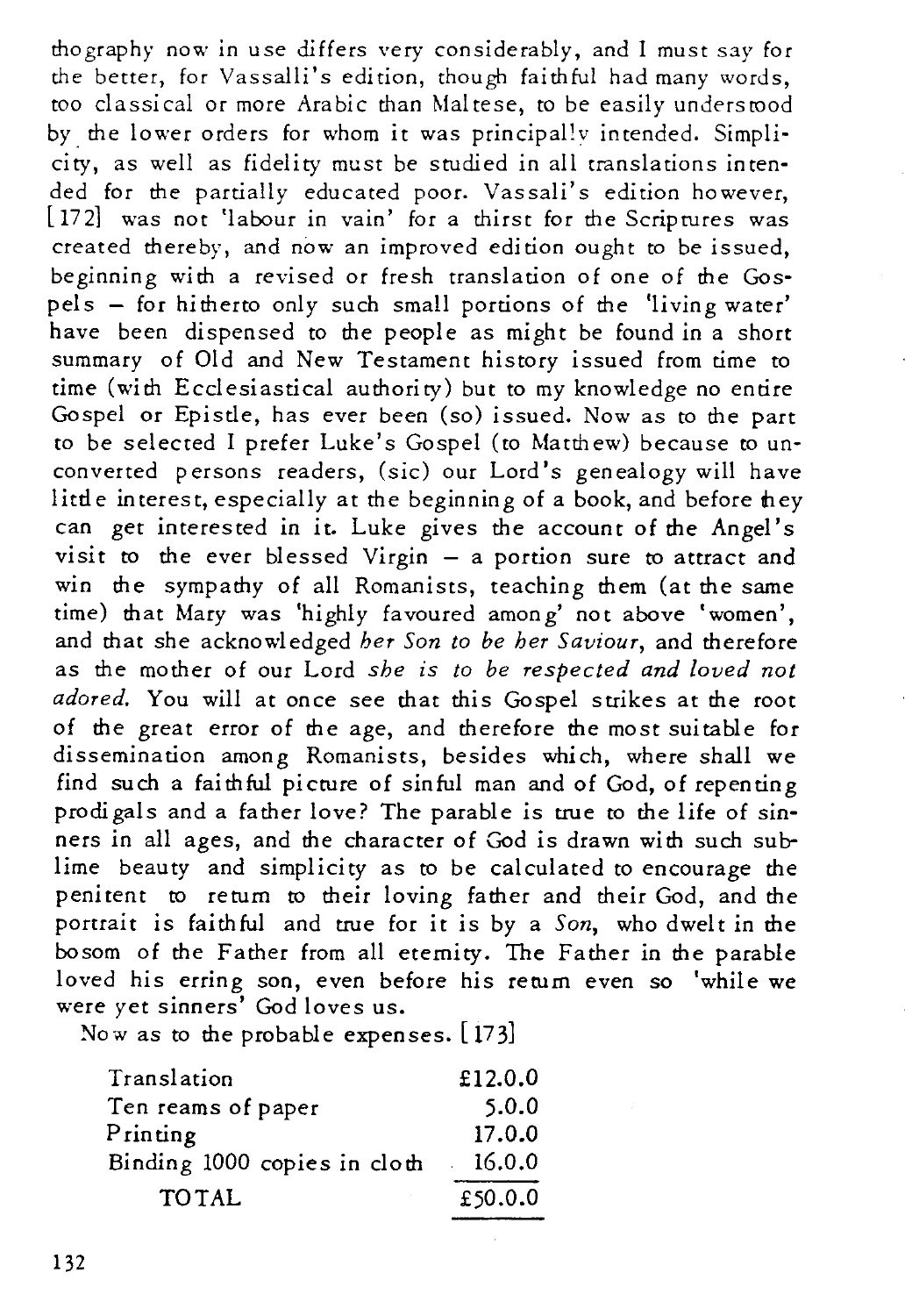My letter exceeds the length anticipated, but I will trespass upon your valuable time a little longer by giving you just one incident (out of many) to prove that the work done by you and others in years gone by, has not been in vain. Some time ago I received a letter from a gentleman (long occupied in Mission work in North Africa, one who I believe has done somewhat for the master) on the subject of colportage. On the 31st January last, I received the following answer to a communication I sent him. I thank you for your welcome lines, as on a *former occasion,* when you had a Colporteur to recommend to me, I was for the time supplied, so it is now. The young *Maltese* whom I lately engaged has recovered from his illness and is now fully at his work, with some promise of success. He is both apt and intelligent, moreover he appears entirely alienated from his own religious community, and desires to become a Protestant, not without some appearance of sincerity. Yesterday four Sicilians walked in at church time to be present at Divine service. He had spoken to them and given them some tracts a few days before, and they have since asked to be instructed in the Pm testant faith.

In conclusion, may I suggest that friends here and in England raise £25, and *when this is done* apply to the Bible Society for the balance; were the first edition to be sold at 2d each, some £15 would be realized; this sum would materially assist the bringing out of another Gospel and so on  $-$  the supply creating the demand and the increased demand increasing the supply. I do not know whether the Bible Society would sanction Martini's edition of Luke, if so, *the whole would sell at cost price* as I can get permission from ABC, who is [174] uncle to P.B.

Mr. Pratt sends his kind regards, and believes it will not be necessary for him to write at this time now that I have given you full information on this subject. Of Vassalli's edition not a copy is to be had, and with the exception of the before mentioned abridgement of Scriptures I can find nothing.

*(Signed)* Thos. J. Kirby

*Letter from the Rev.d. A. Camilleri to Mr. Innes.* 

Wantage February 21.70

Meanwhile let me inform you that I have got not only Vassalli's translation of the Four Gospels and the Acts, but my own as well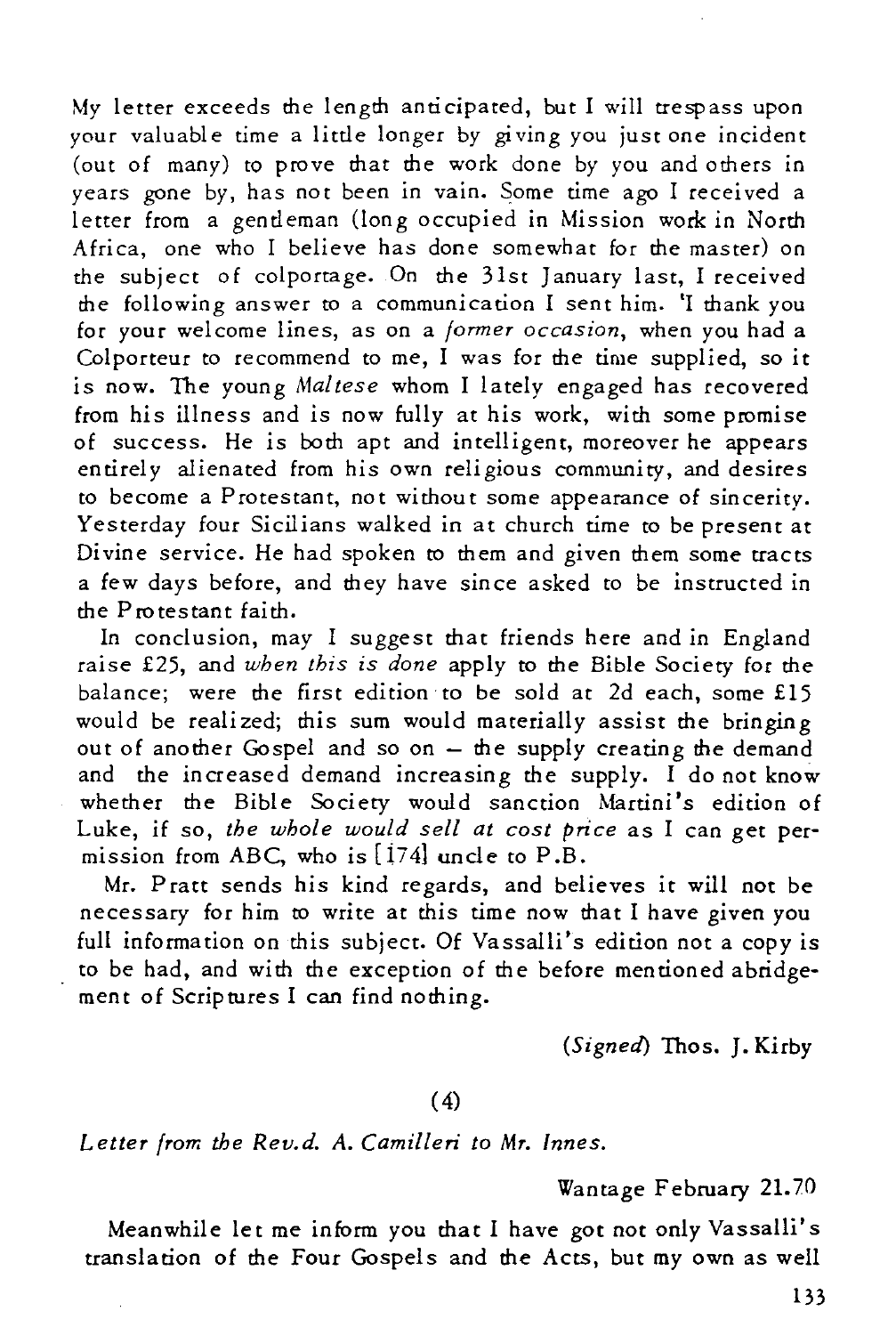and St. John's Gospel translated by another Maltese. Did you forget that my good friend the late Bishop of Gibraltar, made me translate the Epistle and Book of Revelation into the Maltese and revise Vassalli's Gospels and Acts? I have edited them all. I have got all these works by me. But as you well say, they require a revision to adapt them to the spoken language. That I shall be most happy to do for the Bible Society. Not long ago I revised the Italian Prayer Book of the Society for Promoting Christian Knowledge Soc.y (sic) and edited two editions, which are circulated by thousands in Italy, and I am that Society's Italian editor. Also I am the Italian editor of the Anglo-Continental Society whose object is to circulate divinity books in Italy and elsewhere. Let me also inform you, that the Gospels and Acts ofVassalli, and John's Gospel of the other translation have double columns one for the Latin Vulgate in Vassalli, the other for the Maltese, and in the other instead of the Latin, there is the Italian of Martini. Both were printed in London by Watts, I should say for the Bible Society, the Gospel of St. John in 1822 and Vassalli's Gospels and Acts in 1829. I like [175] very much the idea of having the Italian printed in one column and the Maltese in the other - verse opposite another verse. For you know that all those from among the natives of Malta who can read, are acquainted with the Italian language. Another advantage would be, that the readers wilI be better able to appreciate the Bible, and also read it to the Maltese who are unable to read themselves. And I should not be surprised, if the priests, will make use of the Maltese translation for the pulpit. One great defect of Vassalli's and my own translation is in the orthography. The People insisted on using the English orthography and Vassalli introduced the Russian letters, when all the Maltese preachers, who alone write the Maltese for their Sermons use the Italian orthography which I would recommend in preference to any other. When you come I will show you these translations. Of course in my translation, I have consulted and adhered as closely as possible to the Greek. But in the case of a revision, I would make use of the spoken language neither more nor less. You may mention my name to the Bible Society or anyone.

[Mr. A. Camilleri]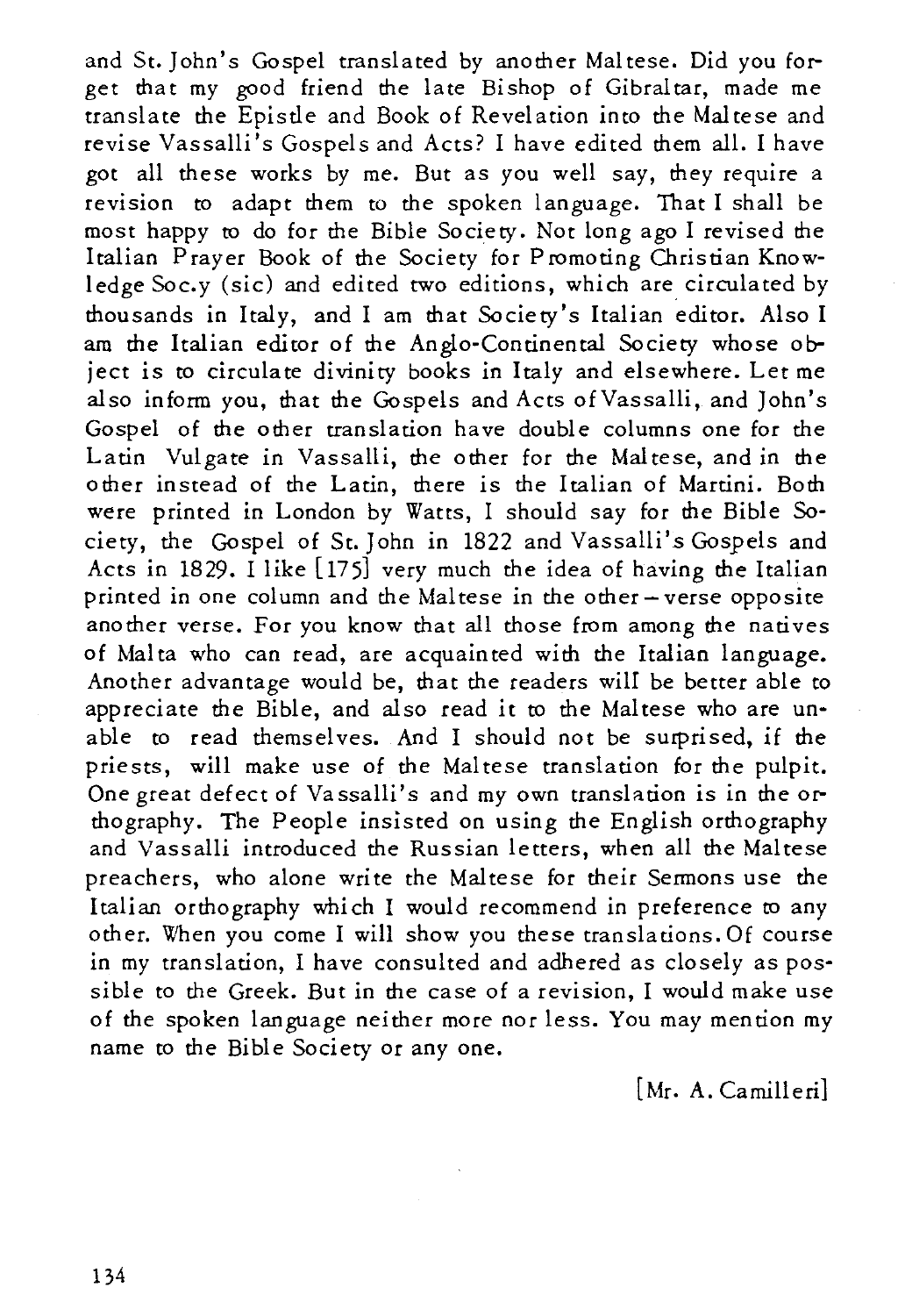[186] Letter from the Rev. *I*. Loundes to the Rev. *R. Girdlestone*.

St. Agnes, March 14.1870

I am in possession of your note of the 11th, relating to one received from Mr.lnnes, who recommends printing some portion of the Scriptures in the Maltese language. And you make reference, also to a Tract, the brazen serpent, that has been printed and circulated in Maltese. I have a letter from Mr. Kirby dated the 9th ultimo, who alludes to both these subjects. He says, this Tract has been translated, by two or three of God's children who feel interested in the welfare of the Maltese, and 1000 copies of it printed, and put into circulation in their own language, that it has been received with much interest both by friends and foes - the former open their *eyes* in astonishment at the freeness of salvation, the latter have been heard to say: What no confession? no penance? what next? It has been denounced from the altar in var-.<br>ious churches, but it is read notwithstanding.

Mr. Kirby in connection with this says: 'Friends here, and in England, are taking steps, for bringing out a revision of the Gospels in Maltese, and adds that he believes the time has come for it. Portions were translated some years since by Giuseppe Canola (sic), and another person of the name, of Vassalli, and I think also, the ex-priest Camilleri (187] did something in this way. Mr. Kirby says the translation of Vassalli has created a thirst for the Scriptures, but it is too classical for the common people and needs revision. I know the ex-priest Camilleri very well. I also knew very well the Bonavias, father and son. For some time they were Protestants by profession, but returned again to their original system. If they are the individuals I mean, of which I have no doubt, the name of the son *is* Joseph, not Paul. I should consider the young man pretty efficient, as far as ability goes. The last time I saw him, he was in Alexandria as a teacher of languages. He is a native of Malta. Camilleri may be very useful also in the prosecution of the work, and as a preparatory step, *you* do well to raise the question about the orthography. Various systems, I think nine, have been proposed, specimens of which I once sent to Mr. Meller. In some of these, printed works have appeared, portions of the Gospels, schoolbooks, lesson boards, etc. But as this Tract has been circulated recently and found acceptance with the people, I should say it would be preferable to adopt the system of orthography used in it, and it may be as good as any other.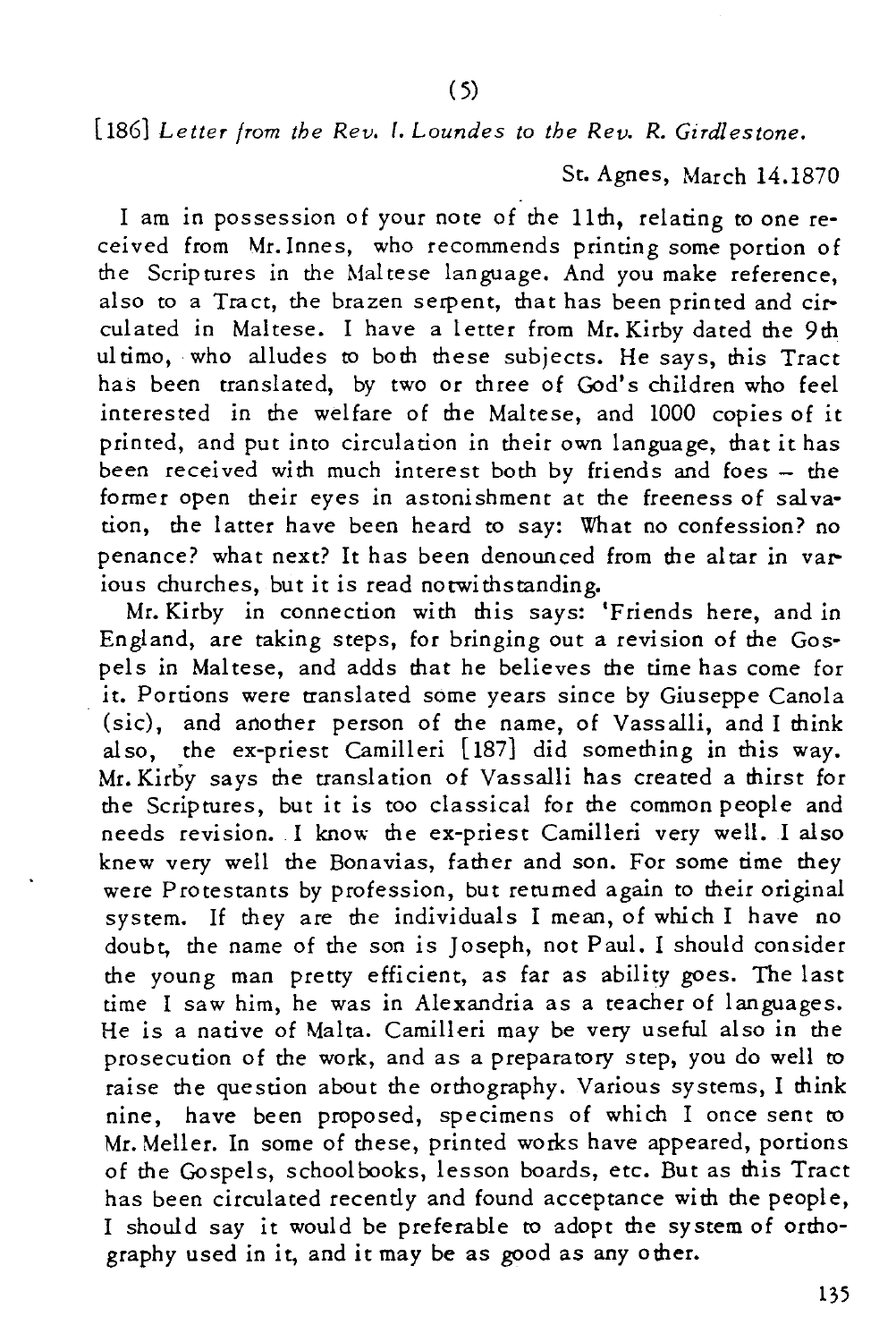I think a tolerably fair translation may be obtained and that under the circumstances, it would be desirable to print one Gospel as a specimen, and perhaps Luke would answer the best.

If it please God, I hope to be in London the former part of next month on my way to Switzerland and I have noted down some remarks, on the Greek Scriptures respecting which, I should like to speak with you then.

*(Signed>* I. Loundes

# (6)

*(188) Letter from the Rev. H. Swabey to the Rev. R.B. Girdlestone.* 

London, March 15/70

The question of Scripture Portions in Maltese, is now before us as well as you, and is, as you say encompassed with difficulties. I have now before me the copy of a letter from Malta, dated 18th January, 1870, which speaks of a 'new Testament' in Maltese printed many years ago and of which there are now no copies remaining. A revision of the text was necessary because that edition was to a good extent useless, on account of the mode of spelling adopted, and also of the introduction of many words not understood by the natives. All this I take to refer to the S.P .C.K. book. We have about a dozen copies and it is not stereotyped. The letter from which I have quoted speaks of the great difficulty to be expected in the work of circulating a Gospel in a vemacular, if it were produced. I imagine that the Gospel, which your Society is asked to print is a revision of St. Matthew made from the S.P.C.K. book, spoken of in the letter before me, as having been made by some Christians in Malta. I fear I have now told you all I can, and that that is very little.

*(Signed)* Henry Swabey

(7)

*[2(6) Letter from Mr. I.J. Kirby to the Rev. R.B. Girdlestone.* 

Mal ta, March 31/70

Your favour of the 11th instant came to hand in due course, and I now hasten to answer it, promising that the information now sent may be considered trustworthy as it has been gathered, not only from those in no way connected with us but from friends interested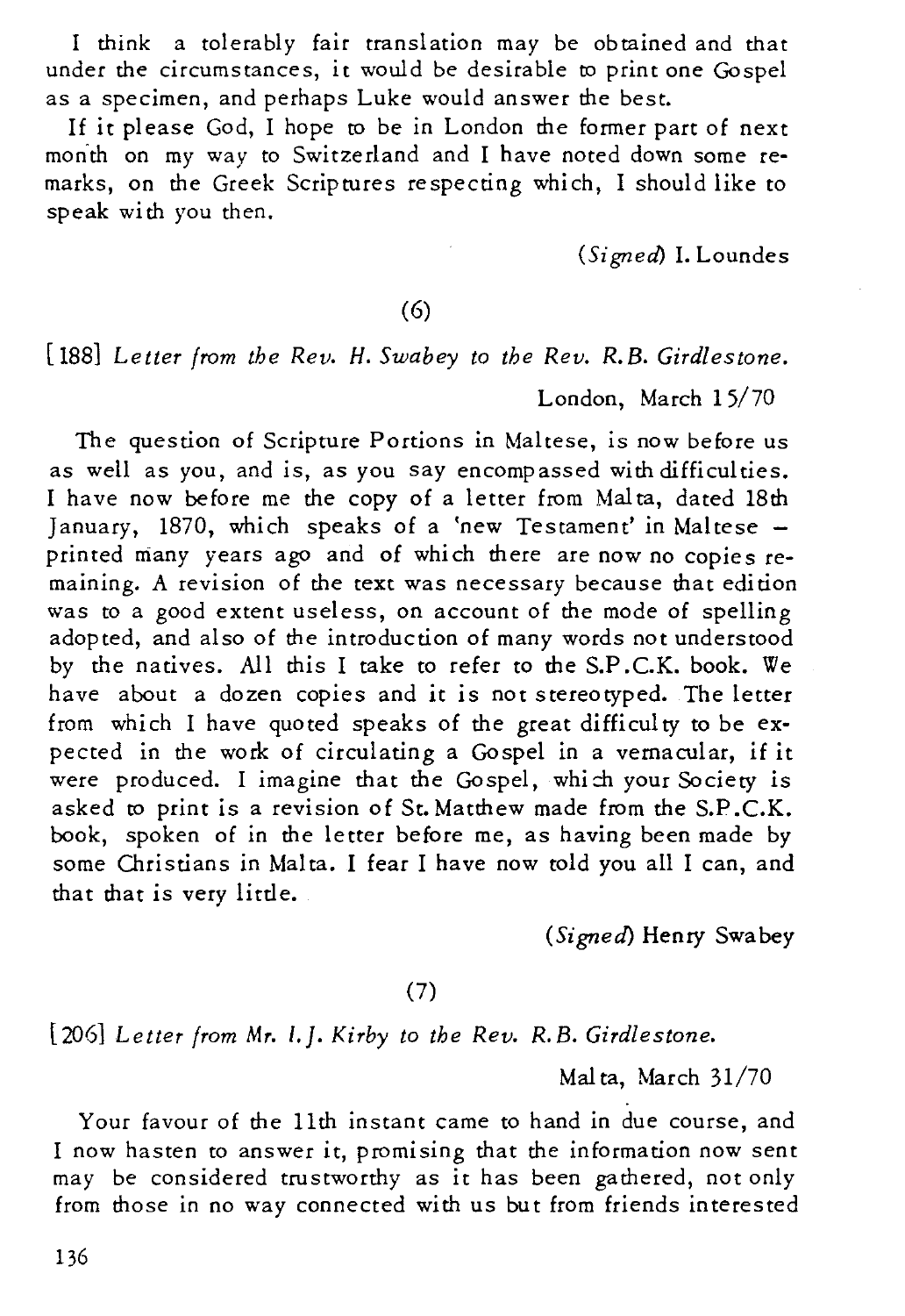in Scripture dissemination. To enable you to judge as to the merits of the case, to which your attention has been called, a simple affirmative or negative, in all cases would not be sufficient. I have therefore appended, a few remarks to some of the answers sent. I will now proceed  $[207]$  to take up and answer your questions in the order in which they stand.

Q.l. What proportion of the Maltese can read their own language? A. About ten thousand, principally women and children - country people or villagers.

Q.2. What is printed in their dialect, over and above the Testament?

A. History of Malta, 2 vols. 8vo, Robinson Crusoe - Stories for children. Lives of various Saints - Office for Holy Week - Psalms by Taylor  $-$  Hymns for divine service throughout the year  $-$  Life of Christ - Vocabulary Maltese English and Italian - and other books used in Government and private schools.

Q.3. What success did the S.P .C.K. 's Testament meet with?

A. A few were sold  $-$  more given away gratuitously and probably some remain to this day in England with that Society.

Q.4. Is there any Protestantism among the Maltese?

A. Openly so  $-$  No  $-$  Secret sympathy is with us much  $-$  at least we do not see anything like the inveterate hatred to Protestantism, openly manifested by all classes, when the S.P .C.K. brought out the Maltese New Testament - let us compare Malta in 1820 with 1870. We are no longer obliged to hide the Scriptures in a private dwelling, but enjoy the right of offering them for sale publicly in a handsome shop, in one of the most respectable streets of Valletta, near the Palace and Public Library in a building formerly the Treasury of the Knights.

We are no longer compelled to hold divine service in a private house, with a soldier or policeman at the door. No, we have two stately Episcopal and Presbyterian Churches, both in good positions in Valletta - besides the military churches in Valletta and Burmola where Christians of all denominations worship.

On the decease of the Translator of the S.P .C.K.'s Maltese Testament, burial was refused (in the Romish cemetries) and the drawbridge at Porta Reale had to be drawn up. And the guard turned out, to prevent the enraged populace, tearing [208] the de-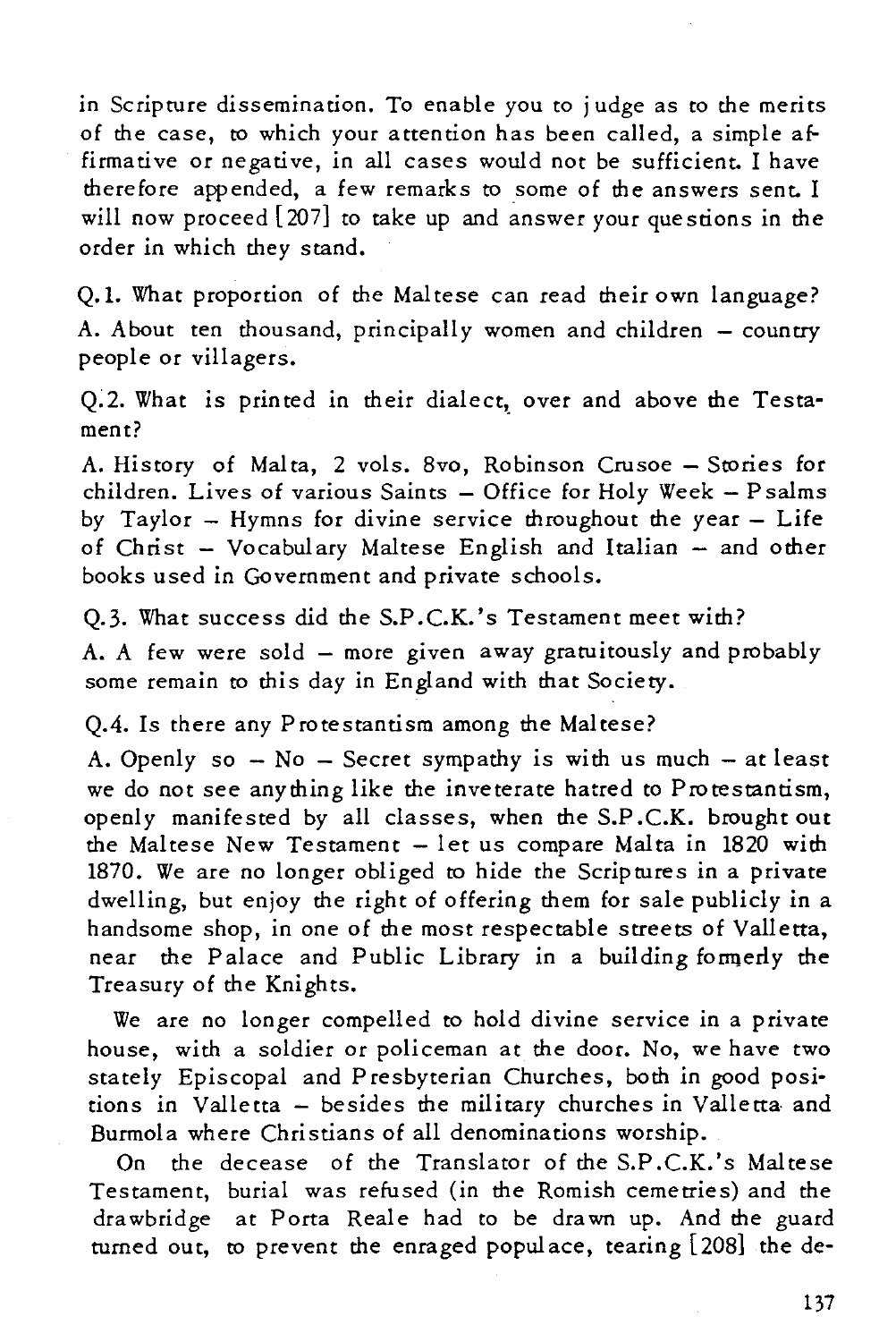funct to pieces, $^{21}$  – not so now. We often see respectable Maltese uncovering on the passing of a funeral cortege, and you may even hear them say (in reference to some consistent-godly Protestant) 'There goes a good man'. 'One better than a Christian' (i.e. Roman Catholic) or 'If that one is lost who can hope to be saved?' Not so once, the universal belief then was 'No salvation out of the Romish fold'. In times past the burial of a Protestant was that of a dog! The elevated crucif (sic) preceding the hearse alone secured respect, thank God, things are not so bad now. Maltese as well as others, who differ from us in faith, begin to see the force of our Saviour's words ('By their fruits ye shall know them') and to judge accordingly righteous judgement. But while I believe the 'leaven' is at work, and that there are many secredy favourable to Protestantism, I must not ignore the fact that the great majority walk in darkness and what is more sad, love to have it so, and many many of the rising generation remain ostensibly in communion with Rome while infidel at heart - of these, some, from the natural antipathy of the human heart to true godliness, have no desire to search and try whether Protestantism may not be better

<sup>21</sup> This is completely incorrect. The incident referred to occured on 5th Aug. 1826 on the death of 'one of the first Maltese to become a Protestant' (See E.H. Fawthrop, *The Floriana Story being an account of Method*ism in Malta (Methodist Church, Malta, 1963), pp. 10-11). This individual could not have been any one of the bible translators that we know of: M.A. Vassalli died on January 1829 at Pietà outside the city walls: G. Canolo was still alive then, and M.A. Camilleri died around 1903. (See K. Sant, *op, cit.* pp. 24-29). For the last days of Vassalli see letter by C.F.Schlienz, one of the Anglican Missionaries in Malta and an intimate friend of Vassalli, who writes to the Secretary of the CMS on January 29, 1829, just a formight after Vassalli's death: 'As Mr. Vassalli never made a. profession of being a Protestant we would have him buried in a Catholic burial place. However, when we presented the licence of the Police to the Parish Priest he refused burying him, from reason that Vassalli *had never been legally married* and ought therefore to be put among the dishonest, at the wayside, without any ceremony. To this we would not consent and with the consent of the relict and the sister of the deceased applied to Government for a licence to bury him in the Protestant burial place, and as his Excellency the Lt. Governor was pleased to grant us a licence thereto, the reliques, *in a private and honest manner,* were conveyed into the protestant burial place'. CMS C/M065/11. It is quite obvious that Vassalli was not given a. 'Catholic burial' not because of the Gospel translation, which after all was published after his death (See K. Sant *op. cit.* p. 29), but because of his irregular marriage.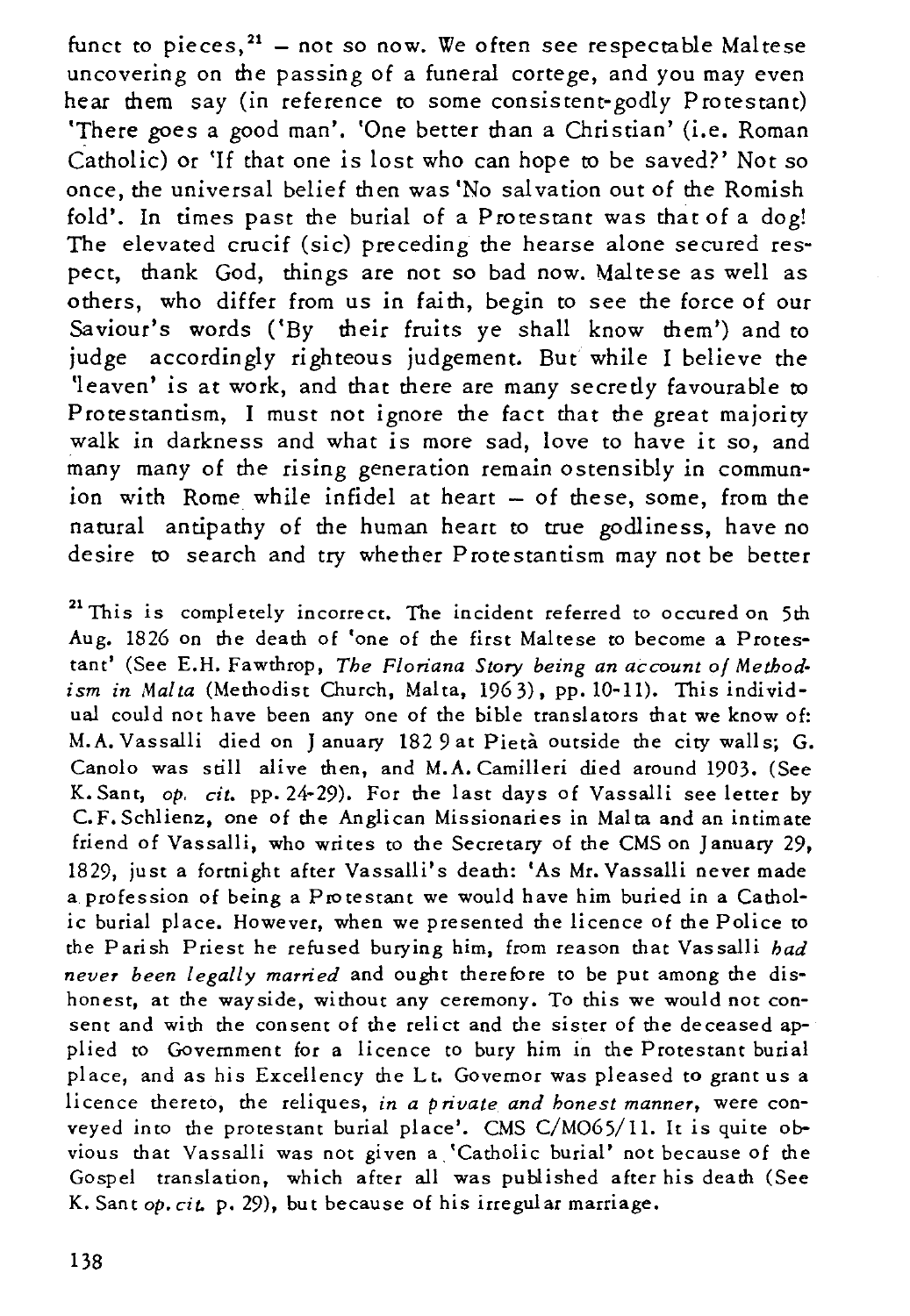than the creed renounced by them as a blot on the intelligence of the age, and others ignorantly believe all religions alike, each and all craftily used by kings and priests to enslave the people. O! when will the Sun of Righteousness arise and dispel the gross darkness brooding over this people.

Q.5. 'Do you think that if we print we must conform to the text of the Vulgate?'

A. Conforming to the Vulgate would not secure Ecclesiastical approval unless printed with the usual notes appended. This I have ascertained since writing to Mr. Innes. I was then informed that the Martini Testament would not be condemned, my informant spoke as he believed and wished the case to be, but on enquiry found out his mistake [209].

Q.6. Cannot all Maltese who can read at all, read Italian?

A. Maltese who understand Italian find no difficulty in reading their native dialect, the character *is* the same *Roman,* but the poor, who attend government free schools (generally) learn Maltese alone, and do not understand Italian, which to them is as much a foreign language as' English. In 1861 the number of Mal tese speak-

| ing English was  | 8675  |
|------------------|-------|
| reading it       | 6404  |
| writing do       | 5556  |
| speaking Italian | 15806 |
| reading do       | 14103 |
| writing do       | 12696 |

I do not find any return of the numbers reading Maltese, but I believe the answer to Question 1 to be within the mark, for many of those entered as capable of reading Italian may not understand all they read, not so Maltese, if they can read at all, they are likely to understand more of their native dialect than of a foreign tongue.

Q.6a. Have you found them practically willing to read and buy the Scriptures?

A. Not as a body, but Italian Scriptures now and again are sold to Maltese who have travelled. Coming in contact with more enlightened nations - away from priestly surveillance, they acquire pretty correct estimate of things in general, and of religion in particular. Some have declared (in confidence) to me, that when in foreign parts, as in England or America they have attended Protestant worship regularly, but Maltese, who have never left the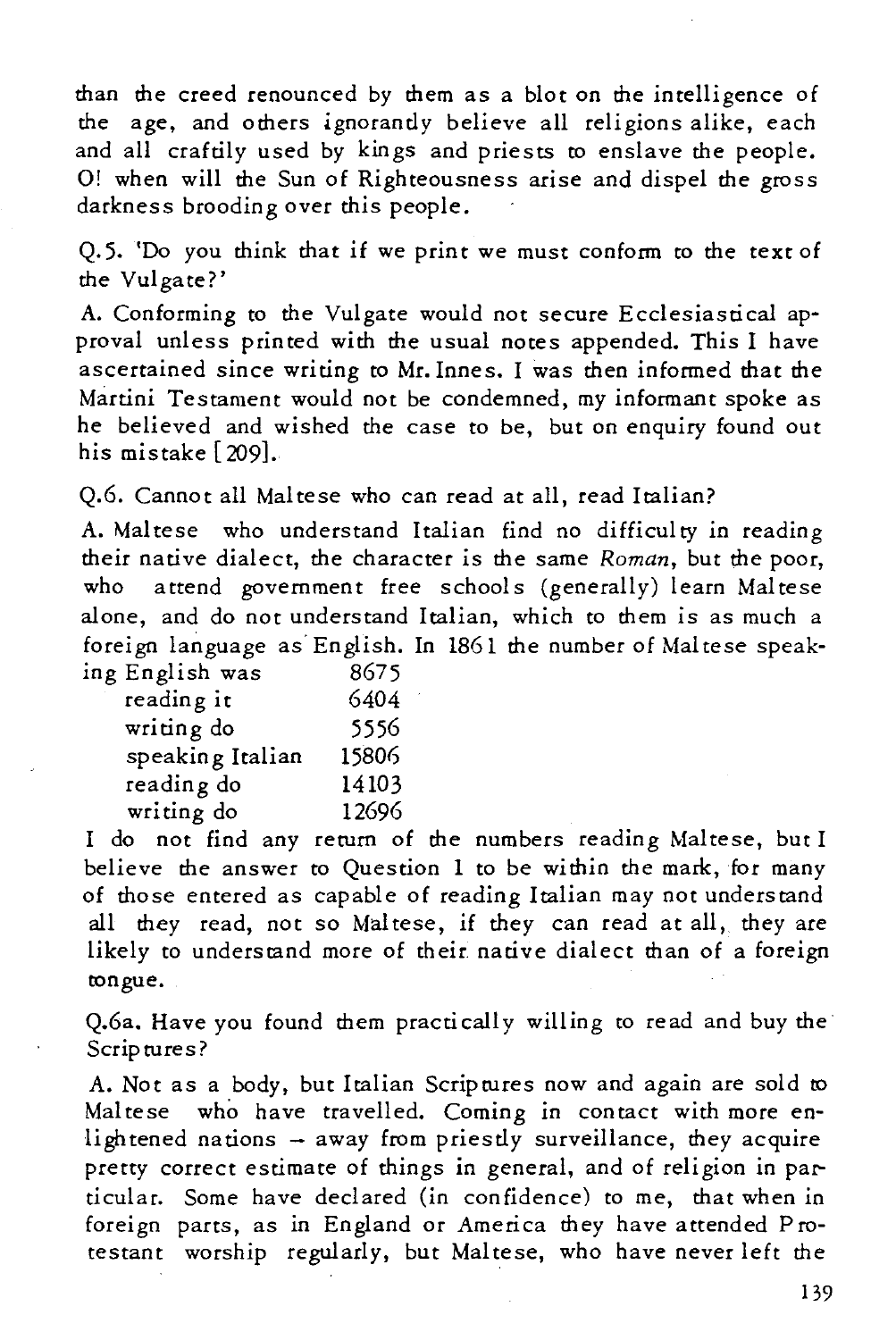island seldom, (I cannot say never) become purchasers of Scriptures at least from your Depôt, but we must not overlook the fact that Italian Bibles may and do find their way to Malta from England, America and besides which, all or nearly all educated Maltese possess Martini's Italian Bible with notes in 3 vol. costing 12/6. [210]

Q.7. Please send me a copy of the Brazen Serpent.

A. Sent enclosed in this letter.

Q.8. Have you found it (the tract) has been read and understood and that its style and orthography is satisfactory?

A. One word alone (pointed out to me by Vassalli) I objected to is 'Christ was *butchered* for us'. I suggested *slain* or *crucified* for us. 'Im sal-ep'. Otherwise the tract was a faithful though free translation, and has been duly appreciated in several quarters, but more especially by those who feel, that if such doctrine were to be generally received, the Pactolean streams of saintly intercession or Priestly absolution would soon· cease to be profitable. As things are at present 'Peters Pence' are getting beautifully less and less. Mr. G.P. who took an active part in bringing out the tract, has been asked, 'Do you not enjoy a comfortable living?' 'Why do you not leave the poor priests alone? they find it very difficult to live!!' G.P. asked: 'How have I inj ured their prospects in life?' The answer he received was 'You have printed and distributed a tract, which says nothing about confession or penance, saint or priest', or in other words, if people read, believe, and act as the tract instructs them to do, they will in future see no necessity to part with their money for Masses for the dead or indulgences for the living.

Q.9. If the (sic) is to be done would you suggest 1000 should be printed or only 500?

A. Five hundred would do (as a beginning) as probably the greater portion would have to be given away gratuitously. I believe the S.P. C.K. have some intention of bringing out one of the Gospels. Could not some arrangement be made, by which both Societies should share the honour and expense?

Q. 10. Are there any Schools in which the book could be read?

A. None whatever. All Government or Private Schools use [211] what (are called) orthodox books *alone.* We have 3 Protestant schools in Malta for children of English parentage. Maltese is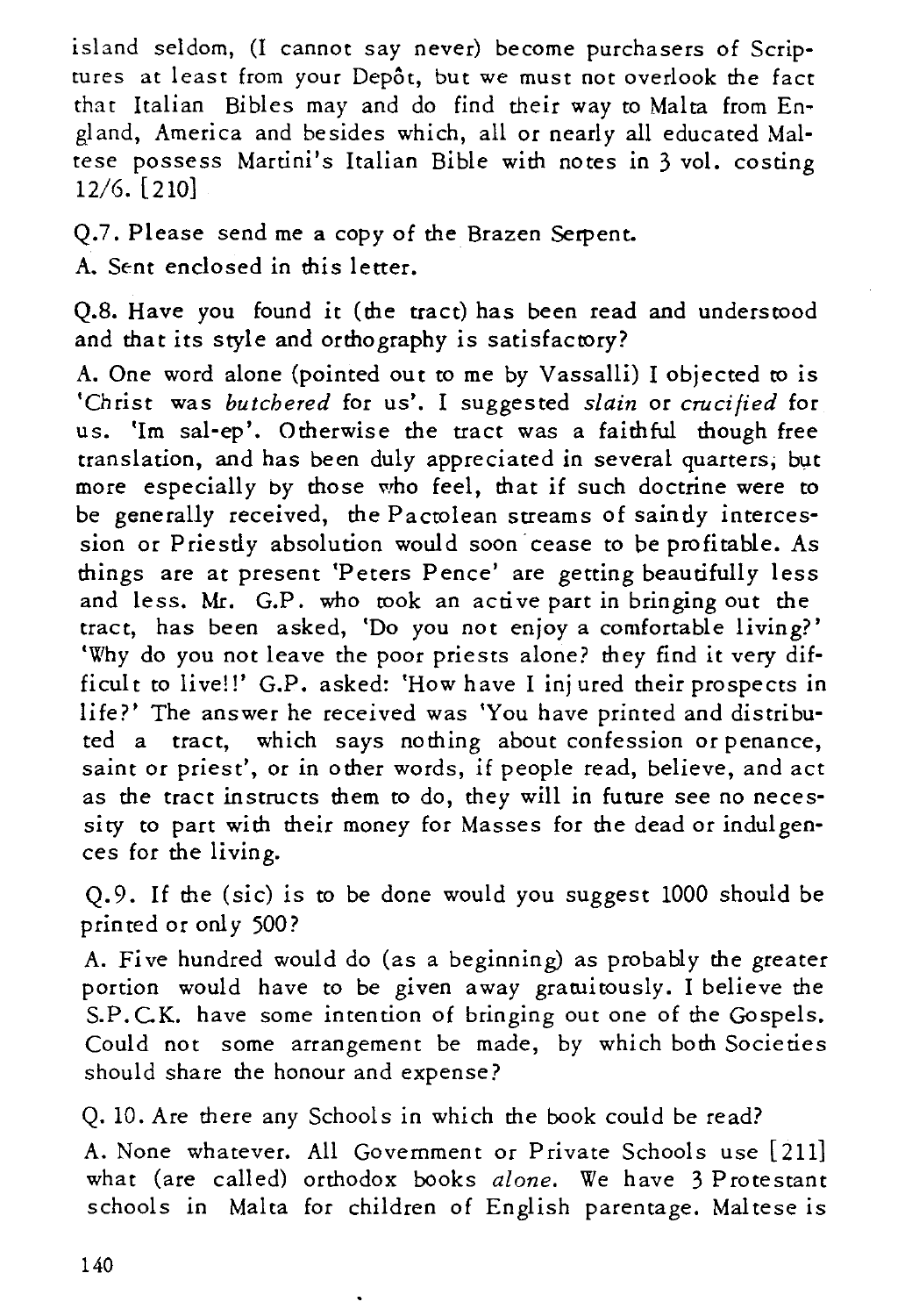taught in none of these, and I believe only in one is any Scriptural instruction given (that in connection with the Church of Scotland).

Lastly the person who translated the 'Brazen Serpent' is I should think quite competent to re-write any of the Gospels in the orthography most intelligent to the Maltese  $-$  for he would have that of the S.P .C.K. to copy from, and he would only have to change such words as are obsolete, or little understood, for those in use now, but it would be as well to submit the manuscript for revision by Mr. Camilleri previous to printing. It may not be out of place to remind you that once the Maltese approximated more to the Arabic (as in Vassalli's time) and that the dialect is gradually being more and more Latinized, and that the edition now to be brought out, may require revision once more, at some future day. I may also add, that a subscription has been opened here, to meet the expense of a revision of Matthew's Gospel (part of which is ready) so perhaps you may sanction and assist in bringing out this Gospel previous to Luke, which could follow when we see what success attends the issue of Matthew. You will also be interested to hear, that a devoted Maltese Lady, is about to bring out a Maltese Summary of the Gospels, at her sole expense for gratuitous distribution among the poor  $-$  and from what I have seen the selection is excellent, and likely to be of considerable benefit, to those for whom it is principally intended, though not to the same extent to be expected from the entire Gospel narrative. As soon as I hear from you I will place myself in communication with Mr. Band let him know the result of your deliberations, until then he will be usefully employed on the revision of Matthew.

*(Signed)* T.}. Kirby

(8)

*[269] Letter from Mr.* T.]. *Kirby to the Rev. R.B. Girdlestone received* 6 *June 1870.* 

Malta May 27/70

I now pen a few lines in answer to your favour of the 6th instant - a few days ago B's translation of Matthew was handed to me, with the request that I would look over it. I did so and found, that in several places B had improved much on Vassalli, both as to clearness and fidelity  $-$  but I also found parts of paragraphs omitted [270] and other errors. Friends here have therefore requested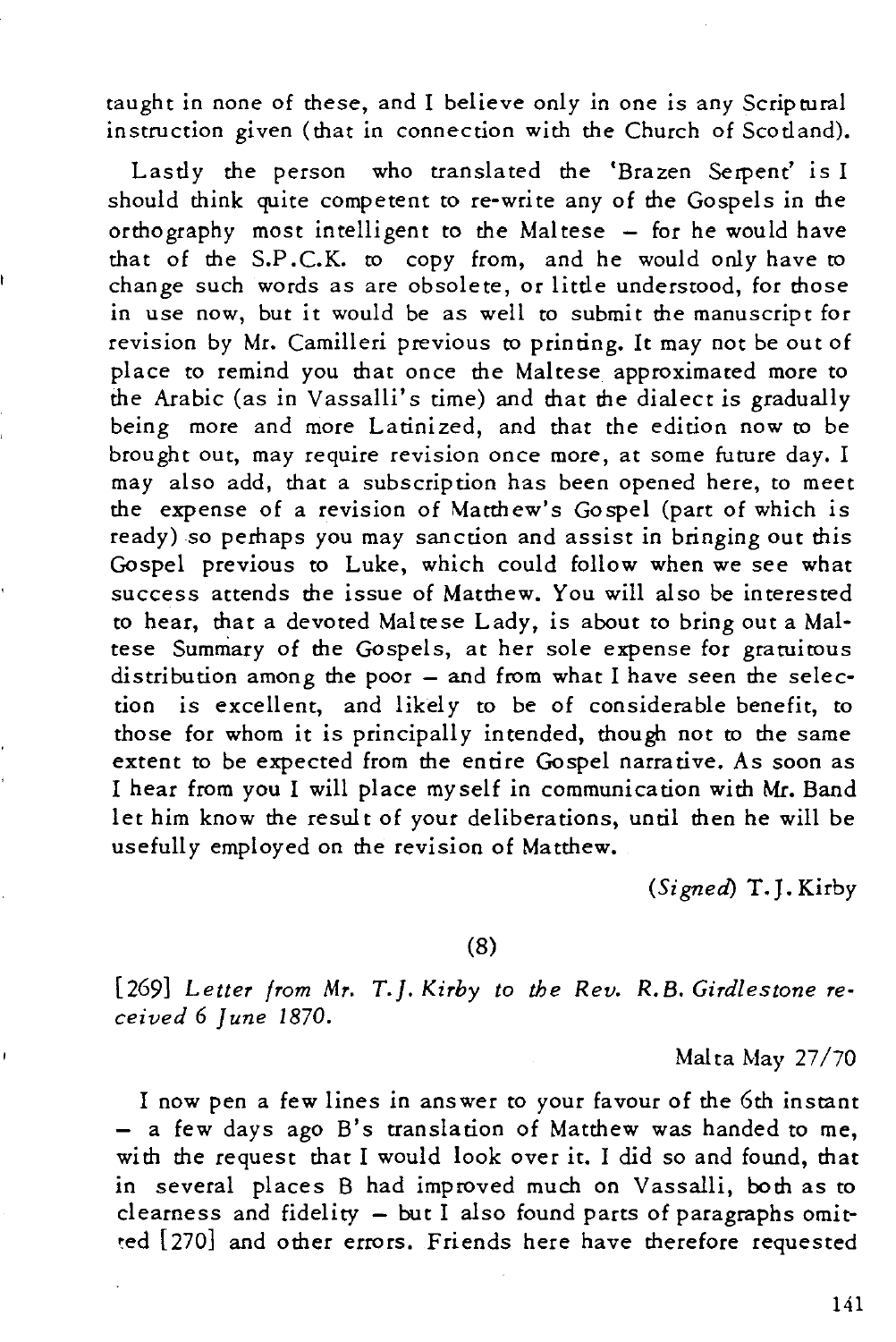me to go carefully over the whole  $-$  this I am doing devoting  $2\frac{1}{2}$ hours daily (or from 5 to  $7\frac{1}{2}$  a.m.) to the work. I have the assistance of a friend of Mr. Camilleri - whom he may perhaps remember, as the brother of the Theological Professor in the Malta Government University many years ago. I hope to finish this very interesting work in some three weeks time. The Gospel will then have to be copied fair, and in proper manuscript, so as to be ready for Mr. Camilleri, and for that gentleman's information, I would add, many words are now used, which few of the Maltese understood formerly. Mr. C has been for many years absent from Malta, but I believe he will at once perceive the change and understand any new word in the present translation as 'fidi' for faith, instead of the old word 'twemmin' and Matthew 5 chap. ver. 3 the word which signified in Maltese 'Happy' has been changed to 'Blessed'. Matt. c8 ver. 28. 'Two mad men' has been changed to 'Two possessed with Devils' and Matt. *ix* v17 were (sic) Vassalli has 'neither do men put new wine into old bellies' B has put 'old barrels' but I think the word 'Lutri' a word well known and used by Maltese here anc by Arabs and Maltese in Africa and elsewhere (including Spain) and signifying 'skin' in which water, oil and wine, are carried from place to place even to the present day, even in Greece and India. When in doubt, as to the most proper word to be used, we consult the Italian, as well as English Version, and I have more than once consulted the Rev. G. Wisely, as to the meaning in the original Greek. Probably we shall have to wait some three months, ere we shall be privileged to hand to the Maltese a readable as well as faithful translation of Matthew's Gospels. And we believe it will prove a blessing to them, as it has to us, who feel (in a measure) the greater force and attraction (271] of our Lord's words, to a native, in his own dialect, and our desire, *is* that we may be led by the Spirit, to choose words best suited to convey to them, the mind and will of Christ, so that some, even of the Maltese may learn to know *Him* whom to 'Know *is* life eternal'.

Funds sufficient to pay for the translation of Matthew, have been already subscribed, and will be devoted to that purpose. And in reply to your question, as to where it had better be printed, I would prefer its being done by you (in England) and that the type be good, like your English Gospel Small Pica 32mo cloth.

Receive yourself and kindly tender to the gendemen on the Committee, our united thanks, for the promptitude with which needed help has been given us.

(Signed) T.]. Kirby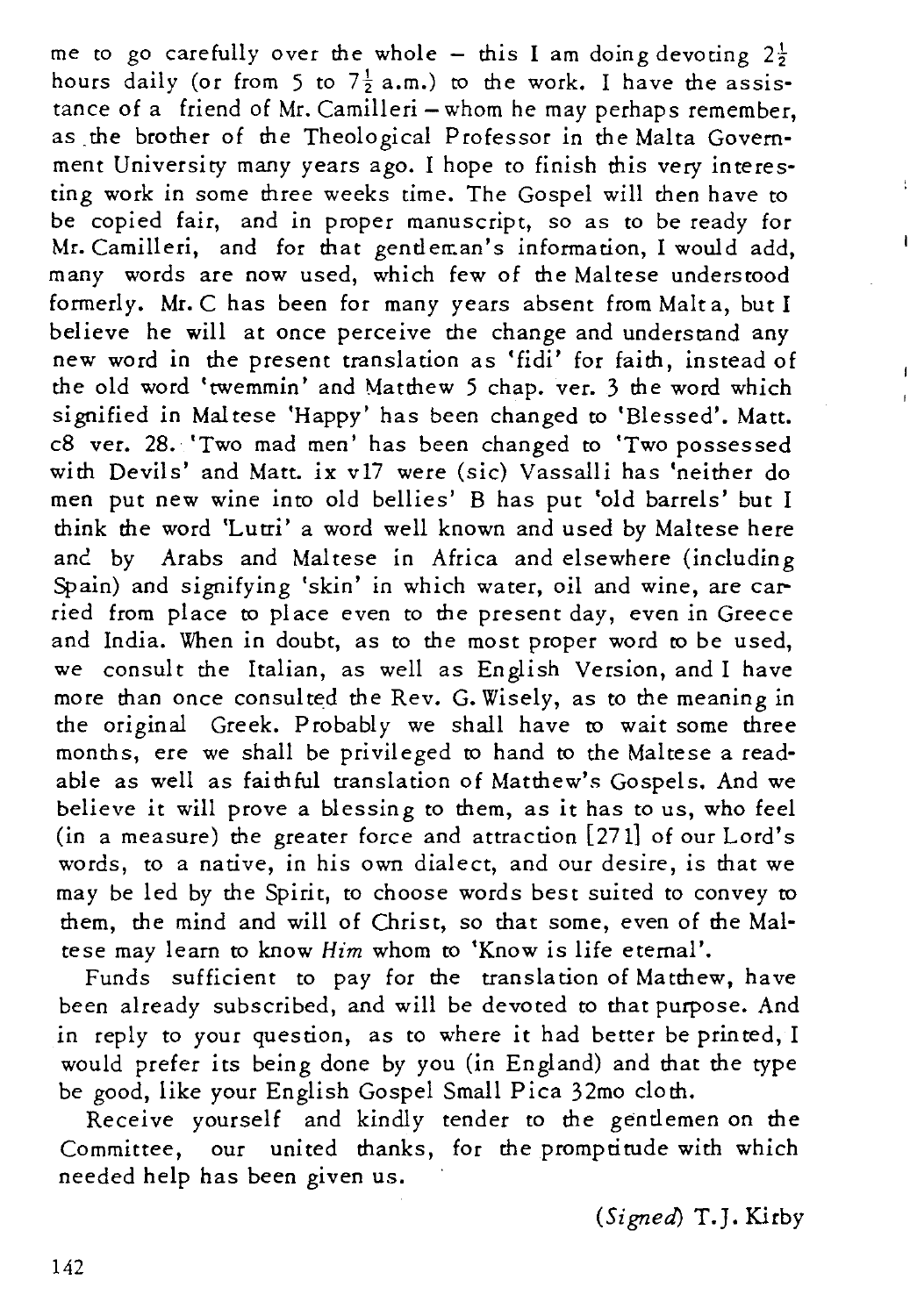I am glad that at last something is likely to be done for Malta. I do not think any printer in Valletta dare print me Gospel. When the man who has revised *it* meets Mr. Kirby, he scarcely ventures to salute him.

*(Signed)* T. Bruce

#### (9)

*[296] Letter from Mr.* T.]. *Kirby to Rev. R.B. Girdlestone.* 

Malta July 12.70

This comes by way of Italy, to prepare you for the receipt, pernext Southampton Mail of the Maltese Gospel, which I believe will require little revision, as much care has been expended thereon already. My coadjutor has confessed, that although he has read the Scriptures, here and there a portion, he had never gone through them consecutively before, he has become quite enamoured with the word, and purposes to revise Mark's Gospel on *his own account.* He has got as far as Mark X, and I have gone over some of the chapters with him and I will continue to do so, in my leisure hour, until the whole of the New Testament is done. If he does not tire or change his present purpose, the whole will be ready in about twelve months' time (he is a printer and cannot devote the whole of his time to the work) but my sincere prayer is that the people may be ready to receive it also.

*(Signed)* T.]. Kirby

P .S. I trust ere long to hear that the Gospel *is* in the press.

*(Signed)* T.] .K.

#### (IO)

*[307] Letter from the Rev. M.A. Camilleri to the Edit. Supt.* 

Wantage 4th Aug. 70

I shall be most happy to read over the new revision of the Maltese Bible, and will tell you candidly all I think about it. Send it therefore, as soon as you like, and I hope when the proof sheets are ready for correction I shall see to at least the second or last sheet. It is very important that the spelling should be very correct in a work of this kind.